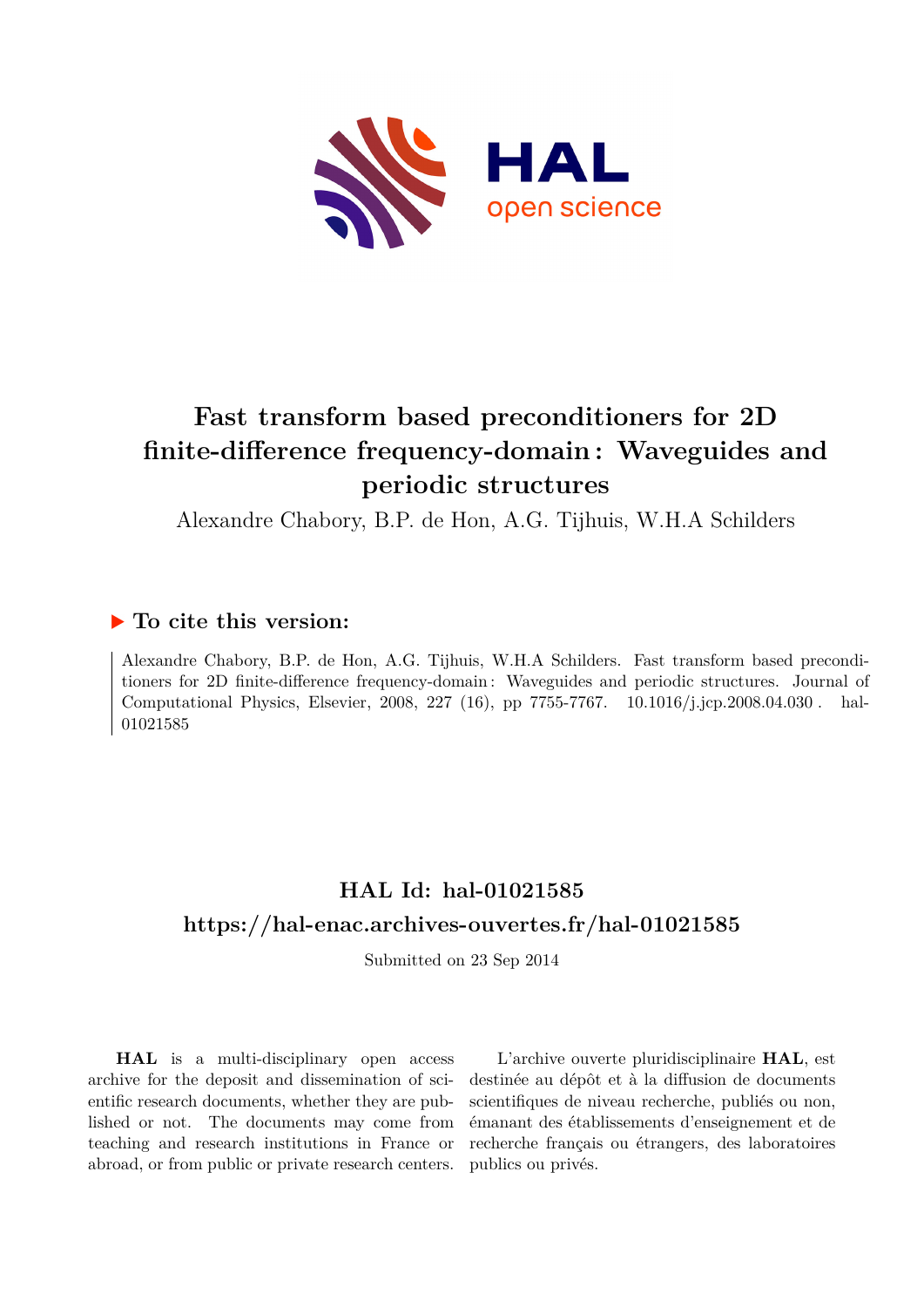# Fast Transform Based Preconditioners for 2D Finite-Difference Frequency-Domain – Waveguides and Periodic Structures

A. Chabory<sup>a,\*,1</sup>, B.P. de Hon<sup>a</sup>, W.H.A. Schilders<sup>b</sup>,

A.G. Tijhuis <sup>a</sup>

<sup>a</sup>*Department of Electrical Engineering, Eindhoven University of Technology, P.O. Box 513, 5600 MB Eindhoven, Netherlands*

<sup>b</sup>*Department of Mathematics and Computer Science, Eindhoven University of Technology, P.O. Box 513, 5600 MB Eindhoven, Netherlands*

#### Abstract

The fields scattered by dielectric objects placed inside parallel-plate waveguides and periodic structures in two dimensions may efficiently be computed via a finitedifference frequency-domain (FDFD) method. This involves large, sparse linear systems of equations that may be solved using preconditioned Krylov subspace methods. Our preconditioners involve fast discrete trigonometric transforms and are based on a physical approximation. Simulations show significant gain in terms of computation time and iteration count in comparison with results obtained with preconditioners based on incomplete LU (ILU) factorization. Moreover, with the new preconditioners, the required number of iterations is independent of the grid size.

*Key words:* Finite difference methods, iterative methods, Helmholtz equation, electromagnetic scattering, waveguides, periodic structures.

Preprint submitted to Elsevier 25 April 2008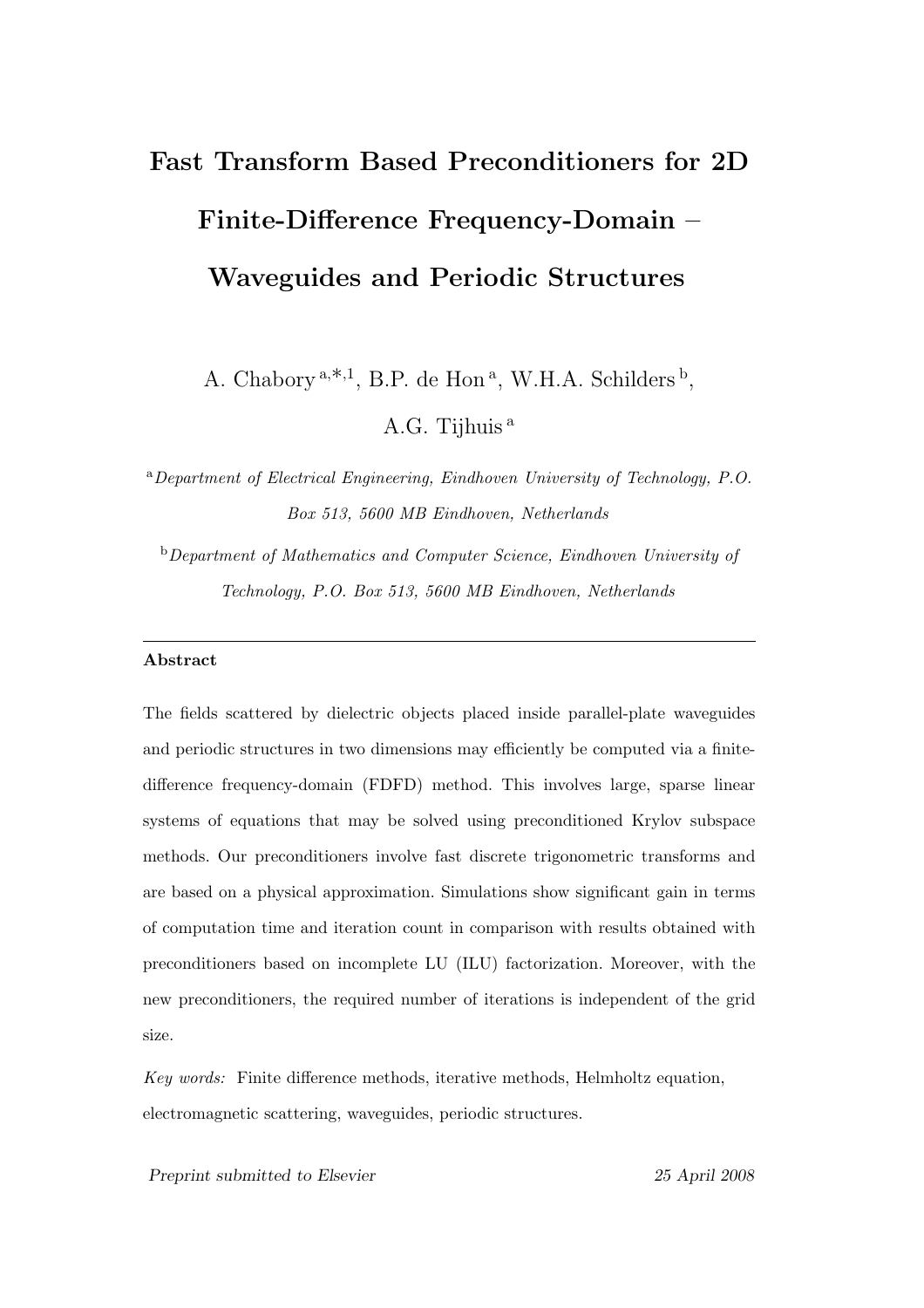#### 1 Introduction

Due to the introduction of electromagnetically complex environments, such as metamaterials, in the design of antennas and waveguides and in electromagnetic shielding, the corresponding problems in computational electromagnetics have become more demanding both in size and complexity. Finitedifference methods constitute versatile tools by which these problems may be solved. The most popular of them, the finite-difference time-domain (FDTD) method, initially proposed by Yee [1], leads to an explicit leap-frog scheme for marching on in time. Nevertheless, because it is a time-domain approach, FDTD is in general not suitable for dispersive media, whose properties are frequency-dependent, or for applications where the interest is in the timeharmonic response of the system. In such configurations, one would have to use a frequency-domain method instead, e.g., the finite-difference frequencydomain (FDFD) method. Besides, for many configurations such as 2D waveguides, a frequency-domain approach allows for an exact modal formulation of the absorbing boundary conditions [2,3].

The FDFD approach leads to a sparse linear system  $Au = b$ . The associated matrix-vector product is fast, which suggests that Krylov subspace iterative methods may constitute suitable solvers. However, due to ill-conditioning, convergence is often slow, so that long computation times are required. One way to speed up the convergence rate is to precondition the system. Instead of

Corresponding author.

*Email address:* alexandre.chabory@recherche.enac.fr (A. Chabory).

<sup>1</sup> Present adress: ENAC, 7 av. E. Belin, BP 54005, 31055 Toulouse, France.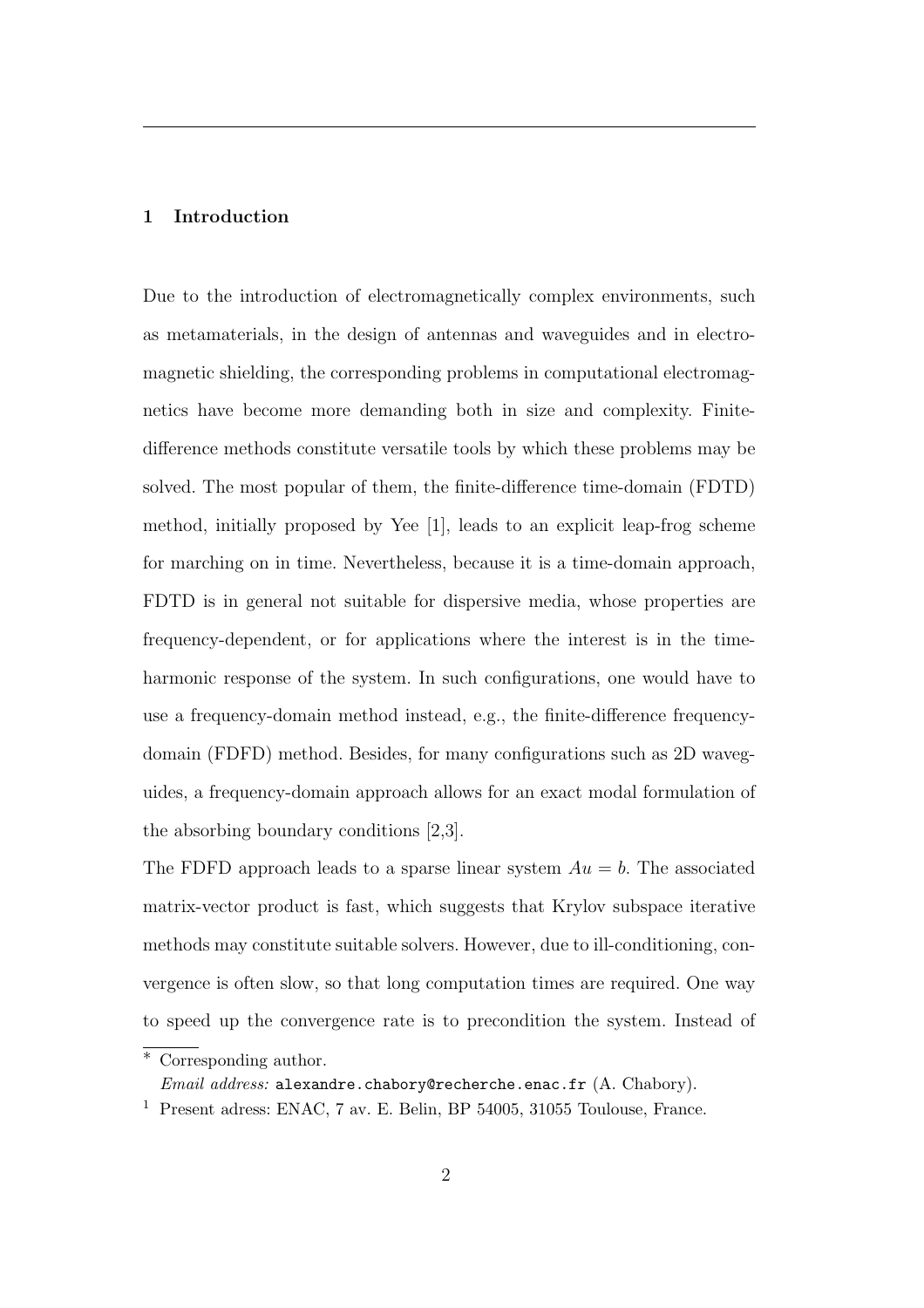the original linear system  $Au = b$ , a preconditioned system  $A_0^{-1}Au = A_0^{-1}b$  is solved. The matrix  $A_0$ , called the preconditioner, is chosen keeping two criteria in mind: the system  $A_0w = d$  can be rapidly solved for any vector d, and the iterative method converges in less steps with  $A_0^{-1}A$  than with A. The latter is often realized by using an approximated inverse  $A_0^{-1} \approx A^{-1}$ , which improves the conditioning of the system.

A large family of preconditioners already exists for sparse linear systems. Among them, one of the most popular techniques is the incomplete factorization method. The standard incomplete LU factorization (ILU) uses an approximated LU factorization of A, skipping parts of the computation by imposing on both  $L$  and  $U$  the sparsity pattern of  $A$ . This technique can be modified to allow for extra fill-in during the factorization. Another preconditioning approach widely used in many branches of applied physics is based on multigrid theory. However, in the context of the Helmholtz equation, it has been demonstrated that this leads to difficulties concerning both of the main multigrid components: the smoothing and the coarse grid correction. In [4] and [5], these difficulties are analyzed in detail and measures are proposed to overcome them. Preconditioners that involve fast discrete transforms have been introduced in the preconditioning of Toeplitz matrices by circulant matrices [6]. For the discretized counterpart of the Helmholtz equation, such fast preconditioners have been developed to treat a box-shaped domain filled by a homogeneous medium with absorbing boundary conditions [7,8]. For that problem, the application of the preconditioner effectively amounts to replace the boundary conditions by more convenient ones (Dirichlet or Neumann). Larsson and Otto proposed this preconditioning method [3] to treat the propagation of hydro-acoustic waves in a duct. Combined with a domain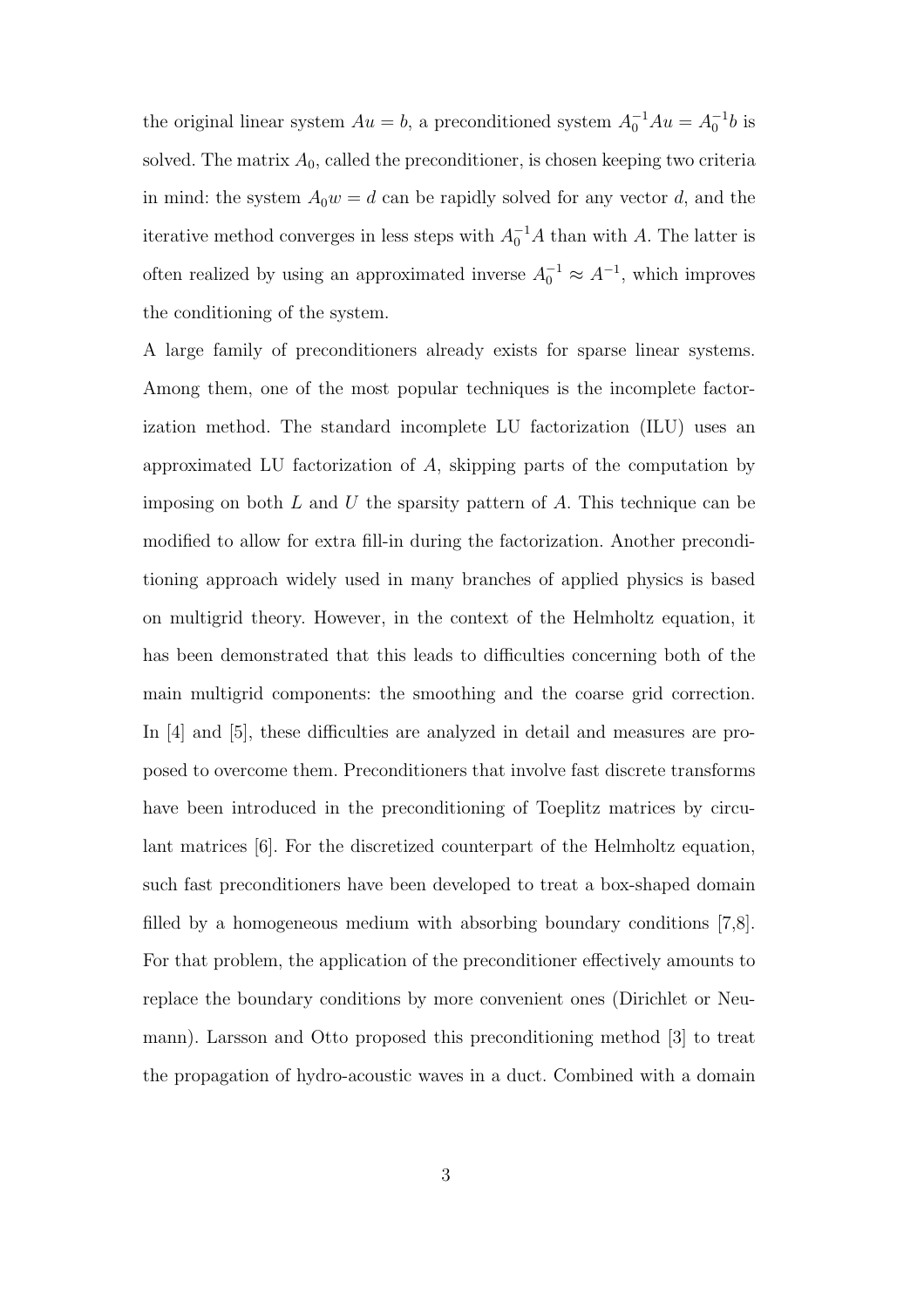decomposition method, their technique has been extended to domains consisting of layers with different material properties [9,10].

In this article, we consider the FDFD method for two 2D structures containing dielectric scatterers, namely, a parallel-plate waveguide and a transversely periodic structure. The time-harmonic problem is first reduced to the Helmholtz equation and discretized with finite differences. The extent of the computational domain is then limited to the section where the scatterers are located. At the transverse boundaries that limit this section, we use the modal representation of the solution to obtain an exact formulation for the absorbing boundary conditions. To define the preconditioner, we look at the physics of the problem. We notice that the field can be represented as uncoupled propagating or attenuating modes everywhere except in the inhomogeneous regions. Even there, we can expect that an uncoupled modal description constitutes a good approximation. Therefore, we define the preconditioner such that it approximates the linear system by decoupling the mutual influences of all the modal constituents propagating or attenuating inside the structure. The resulting preconditioner can be associated with a matrix with a block structure that is diagonalizable by means of a fast discrete trigonometric transformation. This corresponds to an approximation of the initial 2D problem by several uncoupled 1D problems, associated with an effective dielectric permittivity that is invariant along the transverse coordinate.

We start by presenting the FDFD approach and the preconditioner for the parallel-plate waveguide in Section 2. In Section 3, the same approach is applied to the periodic structure. We discuss a few numerical experiments and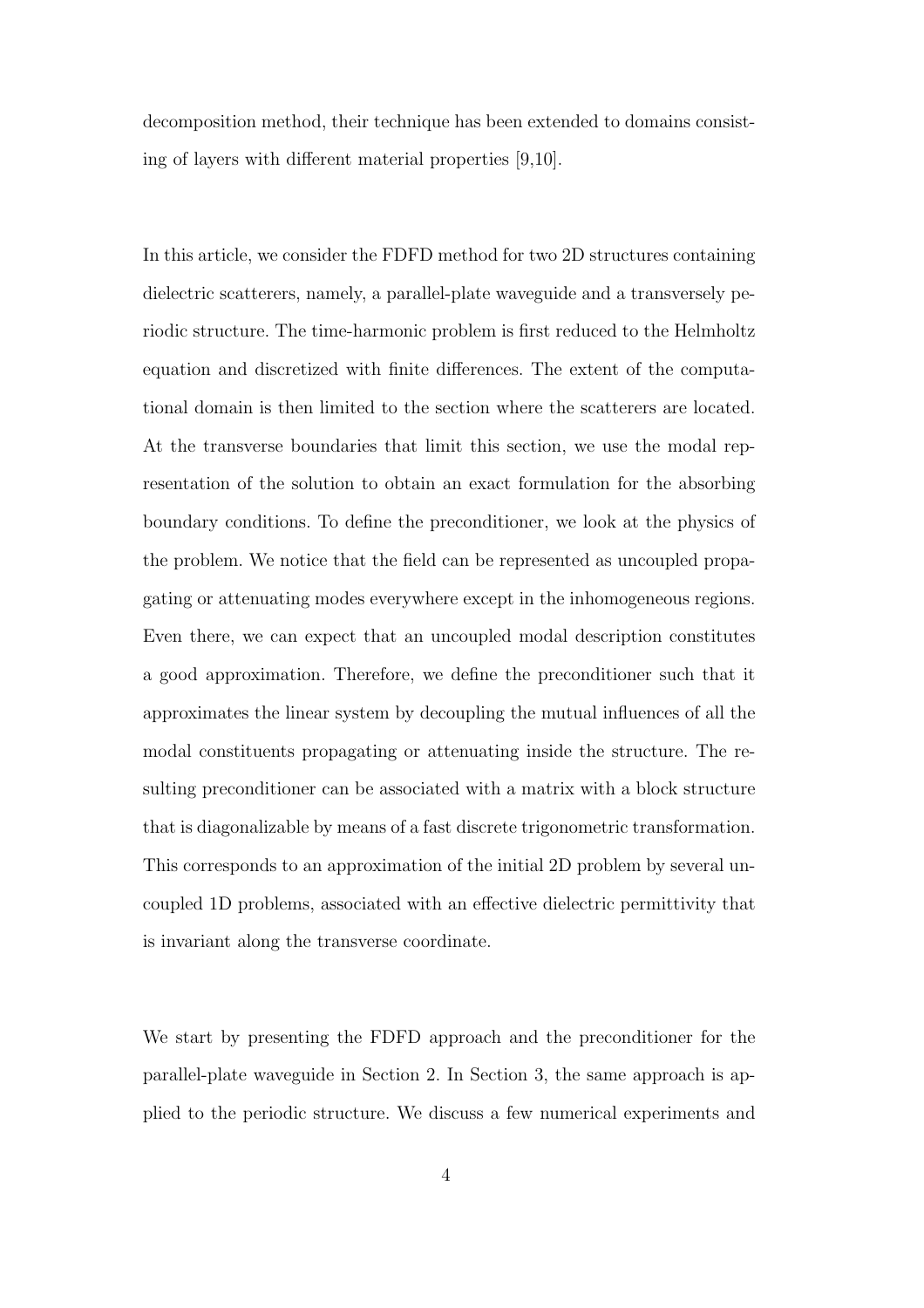compare our preconditioner with ILU preconditioners in Section 4.

#### 2 Parallel-plate waveguides

#### 2.1 Configuration and formulation



Fig. 1. Parallel-plate waveguide configuration.

In a two dimensional configuration, we consider a parallel-plate waveguide containing dielectric scatterers and excited by an incident TE field, i.e., oriented along  $\mathbf{u}_z$ , the unit vector in the z-direction (Fig. 1). The total field is firstly decomposed into two parts as follows

$$
\mathbf{E} = \left(E_z^i + E_z^s\right) \mathbf{u}_z,\tag{1}
$$

where  $E_z^i$  and  $E_z^s$  respectively represent the non-vanishing components of the incident and scattered electric fields. In this configuration, the time-harmonic Maxwell equations can be reduced to the Helmholtz equation for  $E_z^s$ , i.e.,

$$
\Delta E_z^s + k_0^2 \varepsilon_r E_z^s = j k_0 Z_0 J_z^c, \tag{2}
$$

in which  $k_0$  and  $Z_0$  respectively stand for the free-space wavenumber and wave impedance. Further,  $j = \sqrt{-1}$  and  $\varepsilon_r$  is the relative permittivity of the dielectric medium. The contrast current density  $J_z^c$  is defined by

$$
J_z^c = j\frac{k_0}{Z_0} \left(\varepsilon_r - 1\right) E_z^i. \tag{3}
$$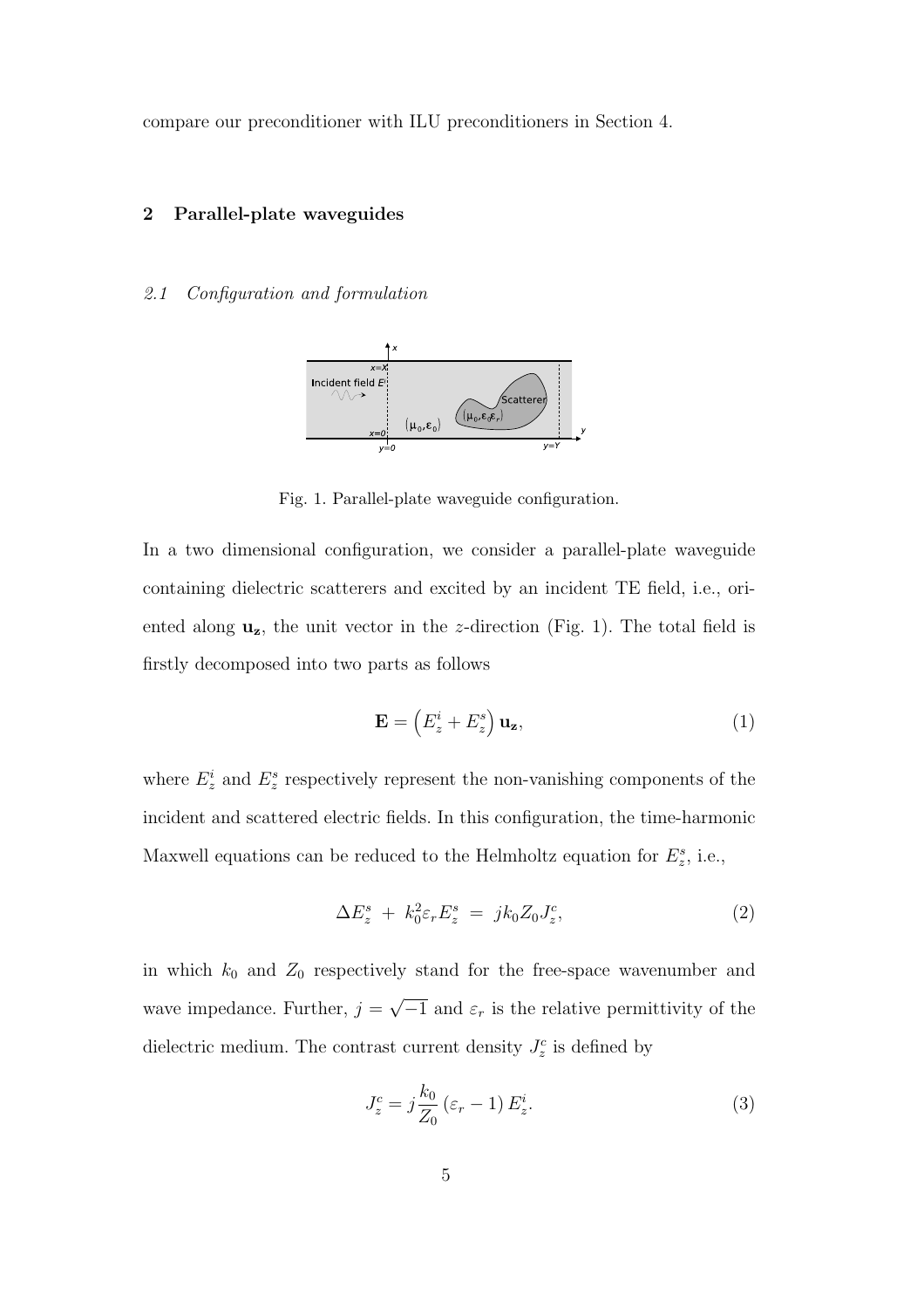Furthermore, the following boundary conditions are imposed at the metallic plates

$$
E_z^s = 0 \qquad \text{for } x = 0 \text{ or } x = X. \tag{4}
$$

In the y-direction, the physical domain is assumed to be infinite. However, the extent of the computational domain has to remain finite. It is limited to the waveguide section where the scatterers are located by placing two artificial boundaries at  $y = 0$  and  $y = Y$  on which exact discrete absorbing (nonreflecting) boundary conditions will be supplied.

#### 2.2 Discretization

We introduce an uniform grid as

$$
x_m = m\Delta x \quad \text{for } m = 0, \cdots, M \quad \text{with } \Delta x = X/M,
$$
  

$$
y_n = n\Delta y \quad \text{for } n = 0, \cdots, N \quad \text{with } \Delta y = Y/N,
$$
 (5)

in which  $M$  and  $N$  are the number of grid points with respect to  $x$  and  $y$ , respectively. The Helmholtz equation (2) is discretized on the interior points of this grid using the central-difference approximation for the spatial derivatives. This leads to

$$
\frac{1}{(\Delta x)^2} (E_z^s[m+1,n] - 2E_z^s[m,n] + E_z^s[m-1,n])
$$

$$
+\frac{1}{(\Delta y)^2} (E_z^s[m,n+1] - 2E_z^s[m,n] + E_z^s[m,n-1])
$$
(6)
$$
+k_0^2 \varepsilon_r[m,n] E_z^s[m,n] = jk_0 Z_0 J_z^c[m,n],
$$

for  $m = 1, \dots, M - 1$  and  $n = 1, \dots, N - 1$ .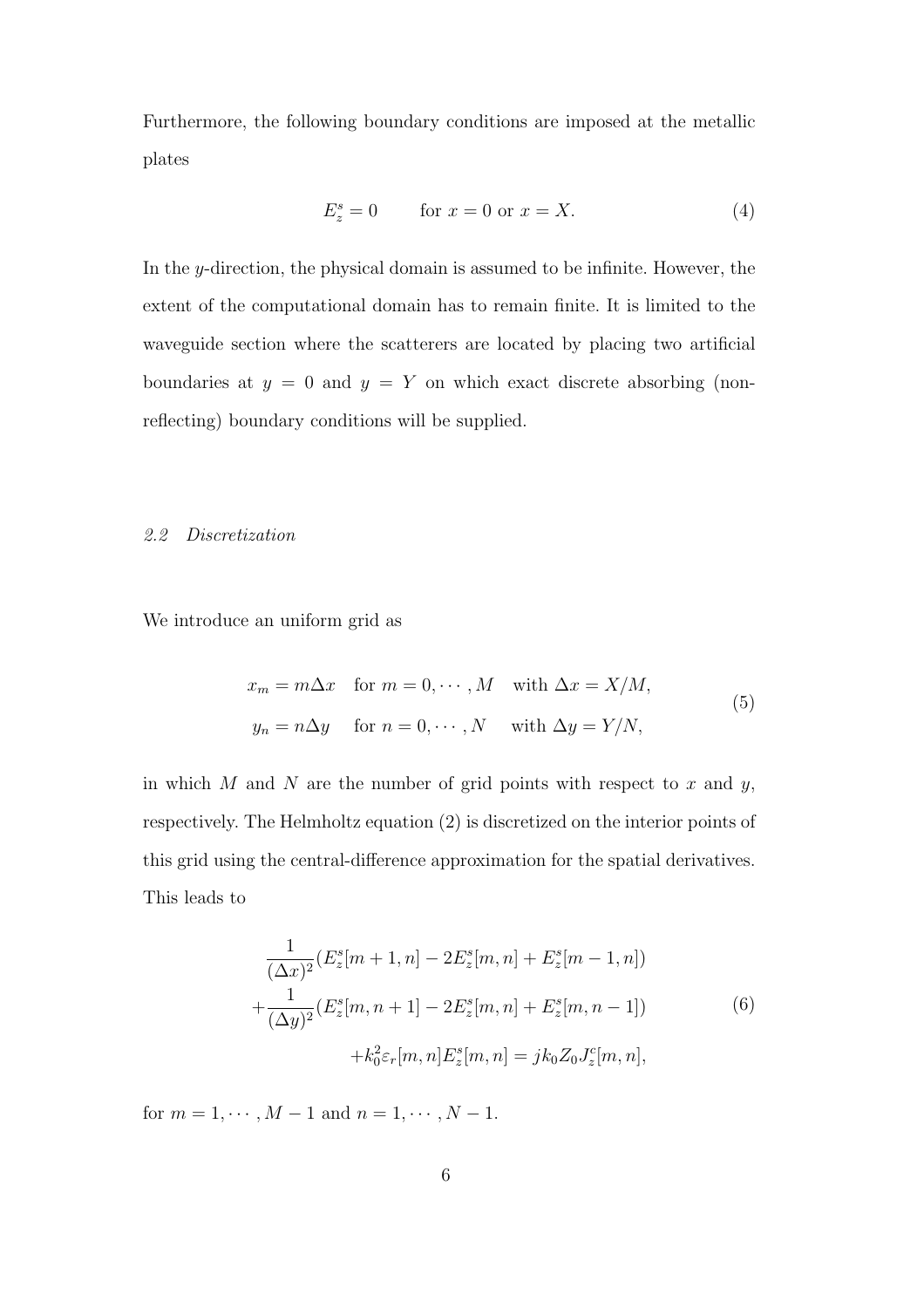#### 2.3 Boundary Conditions

On the metallic plates, the discretization of (4) gives

$$
E_z^s[0, n] = E_z^s[M, n] = 0 \quad \text{for } n = 0, \cdots, N. \tag{7}
$$

For the absorbing boundary conditions, an exact formulation can be obtained from a modal representation of the solution. Our approach is very similar to the ones that lead to nonlocal Dirichlet-to-Neuman maps [2,3], except that we start directly from the discretized problem. Thus, our discretization scheme is rendered self-consistent, which implies that additional discretization errors due to the boundary conditions are avoided. Firstly, we focus on the boundary placed at  $y = 0$ , i.e.,  $n = 0$ . The discrete sine transform of the scattered field with respect to m is defined at  $n = 1$  by

$$
\hat{E}_z^s[\ell,1] = \sqrt{\frac{2}{M}} \sum_{m=1}^{M-1} E_z^s[m,1] \sin \frac{\pi m \ell}{M},\tag{8}
$$

for  $\ell = 1, \dots, M - 1$ . If we assume that no scatterers are present near the boundary (i.e.  $\varepsilon_r[m,n] = 1$  for  $n \le 1$ ), the scattered field can be represented in terms of modes in this region. An exact absorbing boundary condition is obtained by imposing that each mode should propagate or attenuate away from the computational domain. Hence,  $\hat{E}^s_z[\ell,0]$  follows from  $\hat{E}^s_z[\ell,1]$  according to

$$
\hat{E}_z^s[\ell,0] = \hat{E}_z^s[\ell,1] \; e^{-\gamma[\ell]\Delta_y},\tag{9}
$$

where the propagation coefficients of the modes  $\gamma[\ell]$  are obtained directly from the discretized Helmholtz equation, which yields

$$
\gamma[\ell] = \frac{2}{\Delta y} \arcsin\left(\frac{\Delta y}{2} \sqrt{k_x^2[\ell] - k_0^2}\right). \tag{10}
$$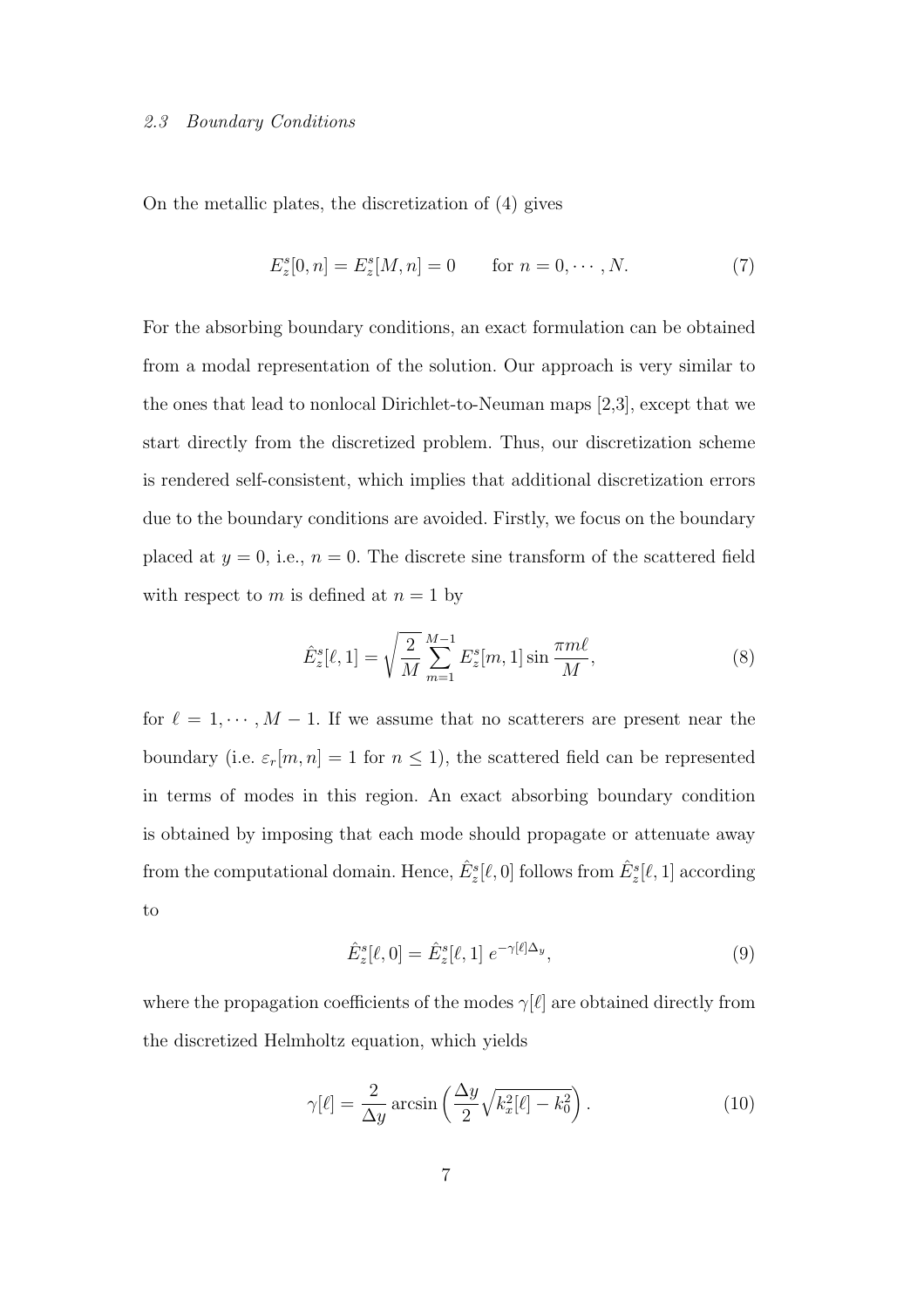Furthermore, the associated transverse wavenumbers are given by

$$
k_x[\ell] = \frac{2}{\Delta x} \sin \frac{\pi \ell}{2M}.
$$
\n(11)

Finally, we perform a backward discrete sine transform to obtain the value of the field on the boundary

$$
E_z^s[m,0] = \sqrt{\frac{2}{M}} \sum_{\ell=1}^{M-1} \hat{E}_z^s[\ell,0] \sin \frac{\pi m \ell}{M}.
$$
 (12)

From the expressions (8), (9) and (12), we obtain the formulation of the absorbing boundary condition

$$
E_z^s[.,0] = (U \Gamma U^H) E_z^s[.,1], \tag{13}
$$

where  $U = U^H = U^{-1}$  stands for the matrix associated with the discrete sine transform. Its elements are given by

$$
(U)_{\ell,\ell'} = \sqrt{\frac{2}{M}} \sin \frac{\pi \ell \ell'}{M}, \qquad \ell,\ell' = 1, \cdots M - 1.
$$
 (14)

Further,

$$
\Gamma = \text{diag}_{M-1} \left( e^{-\gamma [1] \Delta y}, \cdots, e^{-\gamma [M-1] \Delta y} \right) \tag{15}
$$

is a diagonal matrix describing the propagation and/or attenuation of the modes between  $n = 1$  and  $n = 0$ . At  $y = Y$ , we again assume that there are no scatterers beyond or crossing the boundary. A similar analysis leads to

$$
E_z^s[., N] = (U \Gamma U^H) E_z^s[., N-1]. \tag{16}
$$

#### 2.4 Linear system

Using (7), (13) and (16) to account for the field on the boundary of the domain in (6), we obtain a linear system  $Au = b$  of size  $N_u = (M - 1)(N - 1)$ . The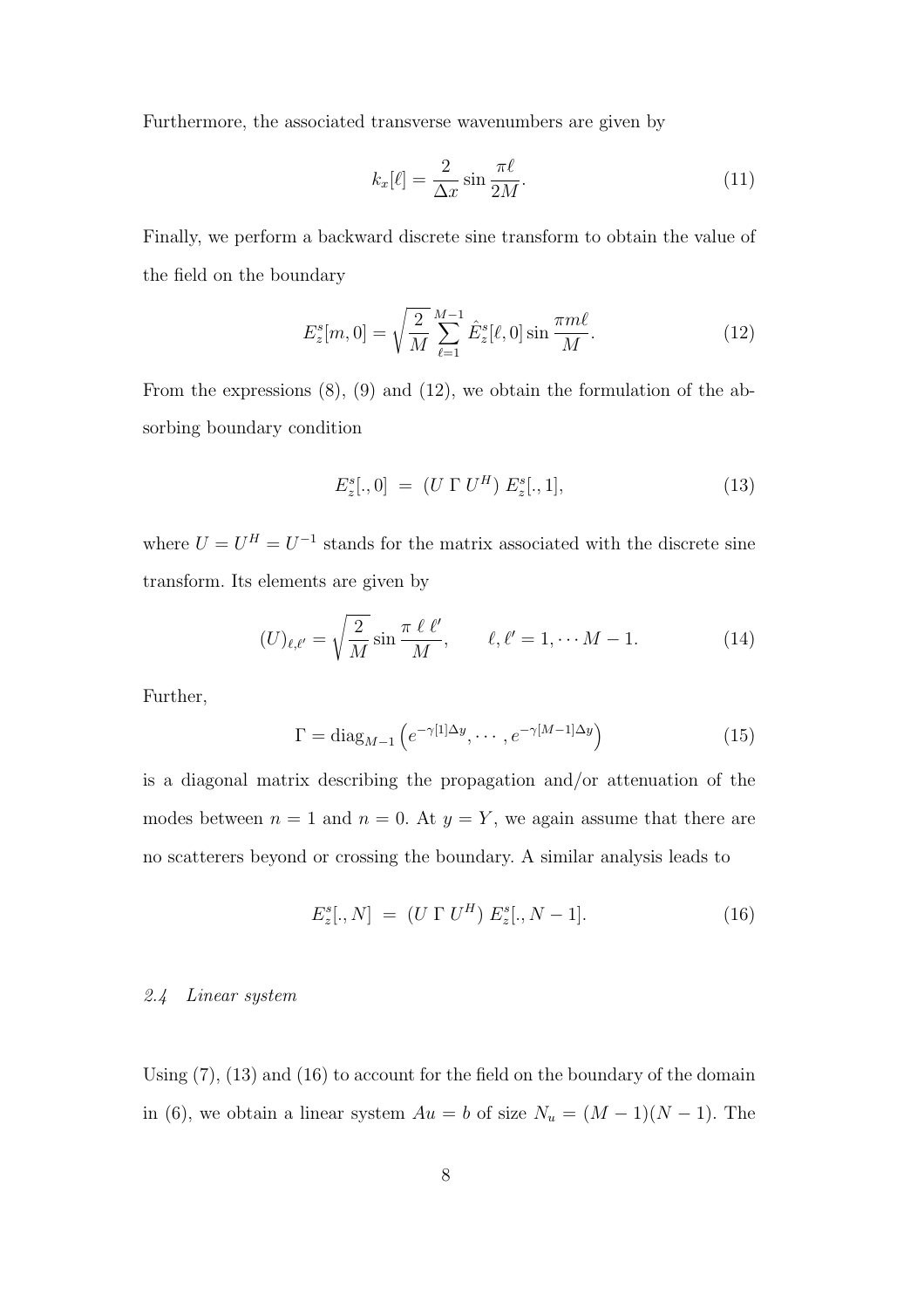unknown  $u$  and the right-hand-side  $b$  are vectors containing the scattered electric field  $E_z^s$  and the source term  $jk_0Z_0J_z^c$ , respectively. The matrix A has a block structure which can be expressed by means of the Kronecker product (denoted by ⊗) [11]

$$
A = D_{2x} \otimes I_{N-1} + I_{M-1} \otimes D_{2y}
$$
  
+ 
$$
\frac{1}{(\Delta y)^2} (U \Gamma U^H) \otimes (B_1 + B_{N-1}) + k_0^2 \Lambda_{\varepsilon_r},
$$
 (17)

where  $I_{M-1}$  and  $I_{N-1}$  denote identity matrices of size  $M-1$  and  $N-1$ , respectively. The matrices  $D_{2x}$  and  $D_{2y}$  are associated with the discretization of the second-order partial derivatives

$$
D_{2x} = \frac{1}{(\Delta x)^2} \text{tridiag}_{M-1}(1, -2, 1),
$$
  
\n
$$
D_{2y} = \frac{1}{(\Delta y)^2} \text{tridiag}_{N-1}(1, -2, 1).
$$
\n(18)

The square matrices  $B_n$ , of size  $(N-1)$ , are given by

$$
(B_n)_{\ell,\ell'} = \begin{cases} 1 & \text{for } \ell = \ell' = n, \\ 0 & \text{otherwise.} \end{cases} \tag{19}
$$

Further,  $\Lambda_{\varepsilon_r}$  is a diagonal matrix containing the relative permittivity values on the interior points of the grid. In the context of iterative solvers based on Krylov subspaces, the computation time needed for one iteration mainly depends on the complexity of the matrix-vector product  $Av$  for any v. By employing fast algorithms to compute the discrete sine transforms, this complexity is of order  $O(MN + M \log M)$ , which is very efficient.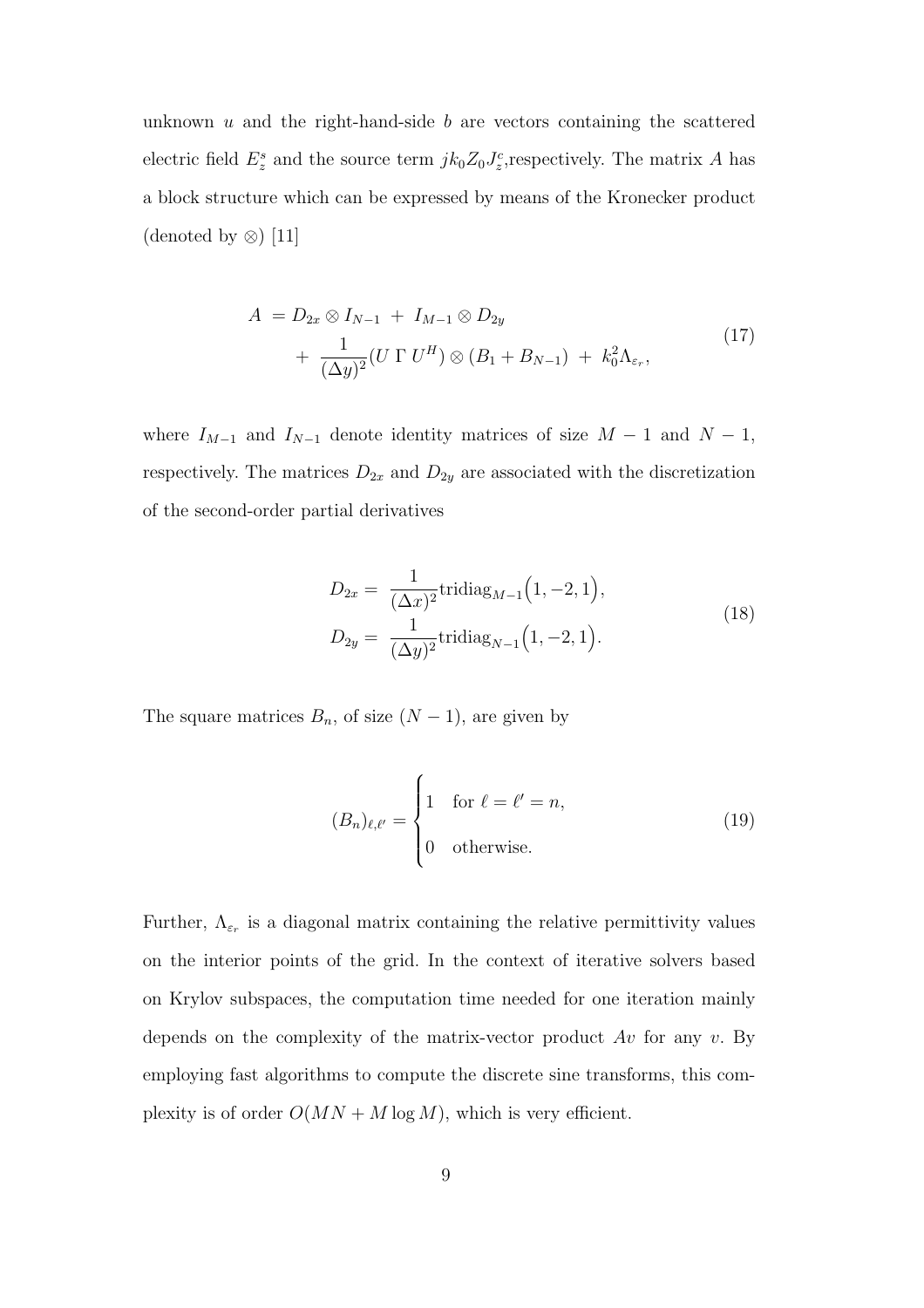#### 2.5 Discrete sine transform preconditioner

Our preconditioner  $A_0$  is defined so that it decouples all the modal constituents propagating or attenuating inside an effective background. This yields an approximation of the actual configuration only in the inhomogeneous regions where the scatterers are located. In order to examine the mutual influence of these constituents in the original linear system, we analyze the discrete sine transform of A with respect to the transverse direction

$$
\hat{A} = (U^H \otimes I_{N-1}) A (U \otimes I_{N-1}). \tag{20}
$$

Using (17) and results about sine transforms of diagonal and tridiagonal matrices [12], we obtain

$$
\hat{A} = \hat{D}_{2x} \otimes I_{N-1} + I_{M-1} \otimes D_{2y} \n+ \frac{1}{\Delta y^2} \Gamma \otimes (B_1 + B_{N-1}) \n+ k_0^2 \sum_{n=1}^{N-1} (\hat{T}_{\varepsilon_r}^n - \hat{H}_{\varepsilon_r}^n) \otimes B_n,
$$
\n(21)

in which  $\hat{D}_{2x} = \text{diag}_{M-1}(-k_x^2[\ell])$ . For  $n = 1, \dots, N-1$ ,  $\hat{T}_{\varepsilon_r}^n$  and  $\hat{H}_{\varepsilon_r}^n$  are the respective Toeplitz and Hankel matrices,

$$
\left(\hat{T}_{\varepsilon_r}^n\right)_{\ell,\ell'} = \frac{1}{\sqrt{2M}} \,\tilde{\varepsilon}_r \left[\ell - \ell', n\right],
$$
\n
$$
\left(\hat{H}_{\varepsilon_r}^n\right)_{\ell,\ell'} = \frac{1}{\sqrt{2M}} \,\tilde{\varepsilon}_r \left[\ell + \ell', n\right],
$$
\n(22)

where

$$
\tilde{\varepsilon}_r[\ell, n] = \sqrt{\frac{2}{M}} \sum_{m=1}^{M-1} \varepsilon_r[m, n] \cos \frac{\pi \ell m}{M}.
$$
\n(23)

Note that  $\tilde{\varepsilon}_r[\ell, n]$  is the standard discrete cosine transform of the vector

$$
(0, \varepsilon_r[1, n], \cdots, \varepsilon_r[M-1, n], 0)^T
$$
 (24)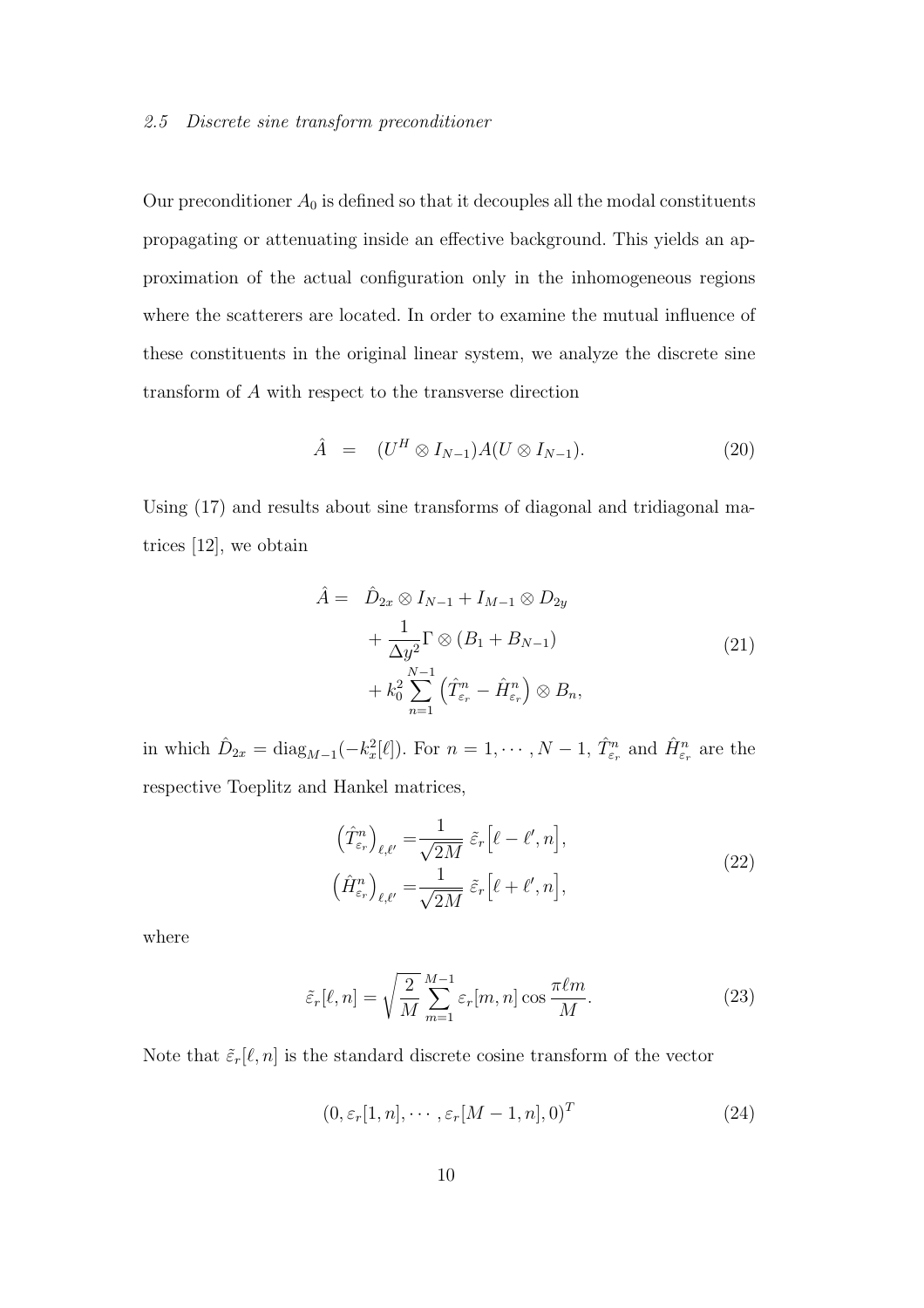for each value of n. To remove the coupling between the modal constituents in the waveguide,  $\hat{A}$  must be approximated by a matrix that is block diagonal. In the context of fast-transform based preconditioners [6], the most commonly used technique is to take the optimal approximation  $A_0$  of A with respect to the Frobenius norm, i.e.,  $A_0$  is the block diagonal matrix such that  $||A-A_0||_F =$  $\|\hat{A} - \hat{A}_0\|_F$  is minimal, where

$$
||A - A_0||_F = \sum_{\ell,\ell'=1}^{N_u} |(A)_{\ell,\ell'} - (A_0)_{\ell,\ell'}|^2.
$$
 (25)

Because the Frobenius norm remains invariant under unitary transformations,  $\hat{A}_0$  is obtained upon replacing  $\hat{T}_{\varepsilon_r}^n - \hat{H}_{\varepsilon_r}^n$  by its diagonal part in (21). It leads to the formulation of the preconditioner

$$
A_0 = (U \otimes I_{N-1}) \hat{A}_0 (U^H \otimes I_{N-1}), \qquad (26)
$$

with

$$
\hat{A}_0 = \hat{D}_{2x} \otimes I_{N-1} + I_{M-1} \otimes D_{2y} \n+ \frac{1}{(\Delta y)^2} \Gamma \otimes (B_1 + B_{N-1}) \n+ k_0^2 \sum_{n=1}^{N-1} \delta \left( \hat{T}_{\varepsilon_r}^n - \hat{H}_{\varepsilon_r}^n \right) \otimes B_n.
$$
\n(27)

 $\delta(.)$  indicates a diagonal matrix with elements that are the diagonal elements of the argument. The decoupling allows for a separate treatment of the modal constituents. Hence, the preconditioner replaces the initial linear system of size  $(M-1)(N-1)$  by  $M-1$  decoupled systems of size  $N-1$ . More precisely, to solve the equation  $A_0w = d$ , we compute the sine transform of the right hand side

$$
\hat{d} = (U^H \otimes I_{N-1})d. \tag{28}
$$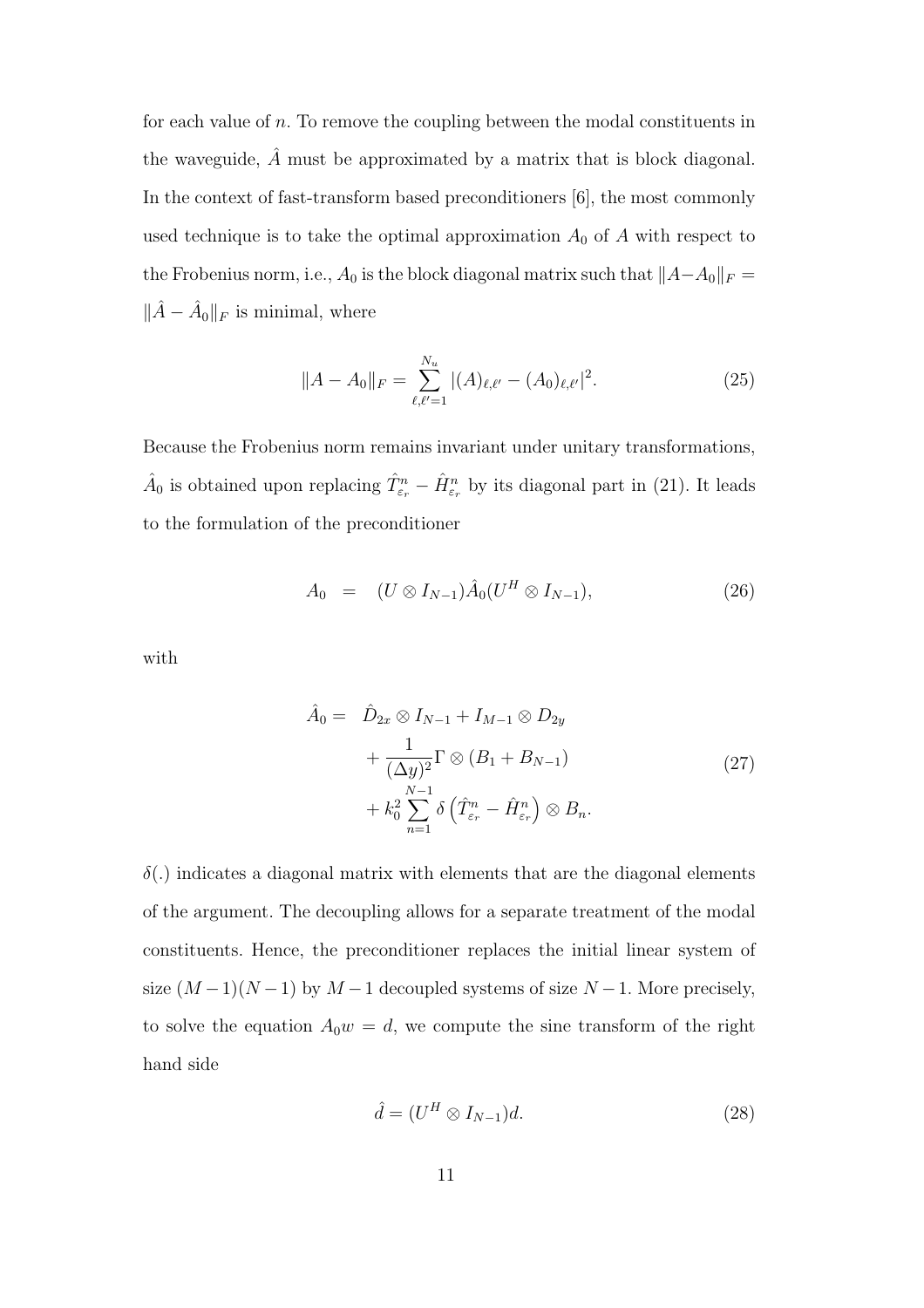Then, we solve the  $M-1$  decoupled systems

$$
\hat{A}_0^{(\ell)} \ \hat{w}[\ell, .] = \ \hat{d}[\ell, .], \tag{29}
$$

where

$$
\hat{A}_0^{(\ell)} = D_{2y} - k_x^2 [\ell] I_{N-1} \n+ \frac{e^{-\gamma[\ell]\Delta y}}{(\Delta y)^2} (B_1 + B_{N-1}) + k_0^2 \Lambda_{\varepsilon_r^e}^{(\ell)},
$$
\n(30)

in which  $\Lambda_{\varepsilon_r^e}^{(\ell)}$  are diagonal matrices containing an effective permittivity that depends on the modal order, and on the longitudinal coordinate according to

$$
\varepsilon_r^e[\ell, n] = \frac{1}{\sqrt{2M}} \left( \tilde{\varepsilon}_r \left[ 0, n \right] - \tilde{\varepsilon}_r \left[ 2\ell, n \right] \right). \tag{31}
$$

Thus, the decoupled systems can be identified with single-mode physical configurations with an effective dielectric permittivity that is invariant along the transverse coordinate. Finally the solution is given by the sine transform of  $\hat{w}$ 

$$
w = (U \otimes I_{N-1})\hat{w}.
$$
\n(32)

The use of  $A_0$  as a preconditioner is only worthwhile if solving  $A_0w = d$ is inexpensive for any vector d. The decoupled systems are tridiagonal and symmetric. Therefore, each one can be solved in  $O(N)$  operations. Taking into account the computations of the sine transforms in (28) and (32), the complexity of solving  $A_0w = d$  is of order  $O(MN \log M)$ . Hence, during one iteration, the cost of the preconditioner remains moderate, even if it is slightly more expensive than the cost of the matrix-vector product  $Av$ .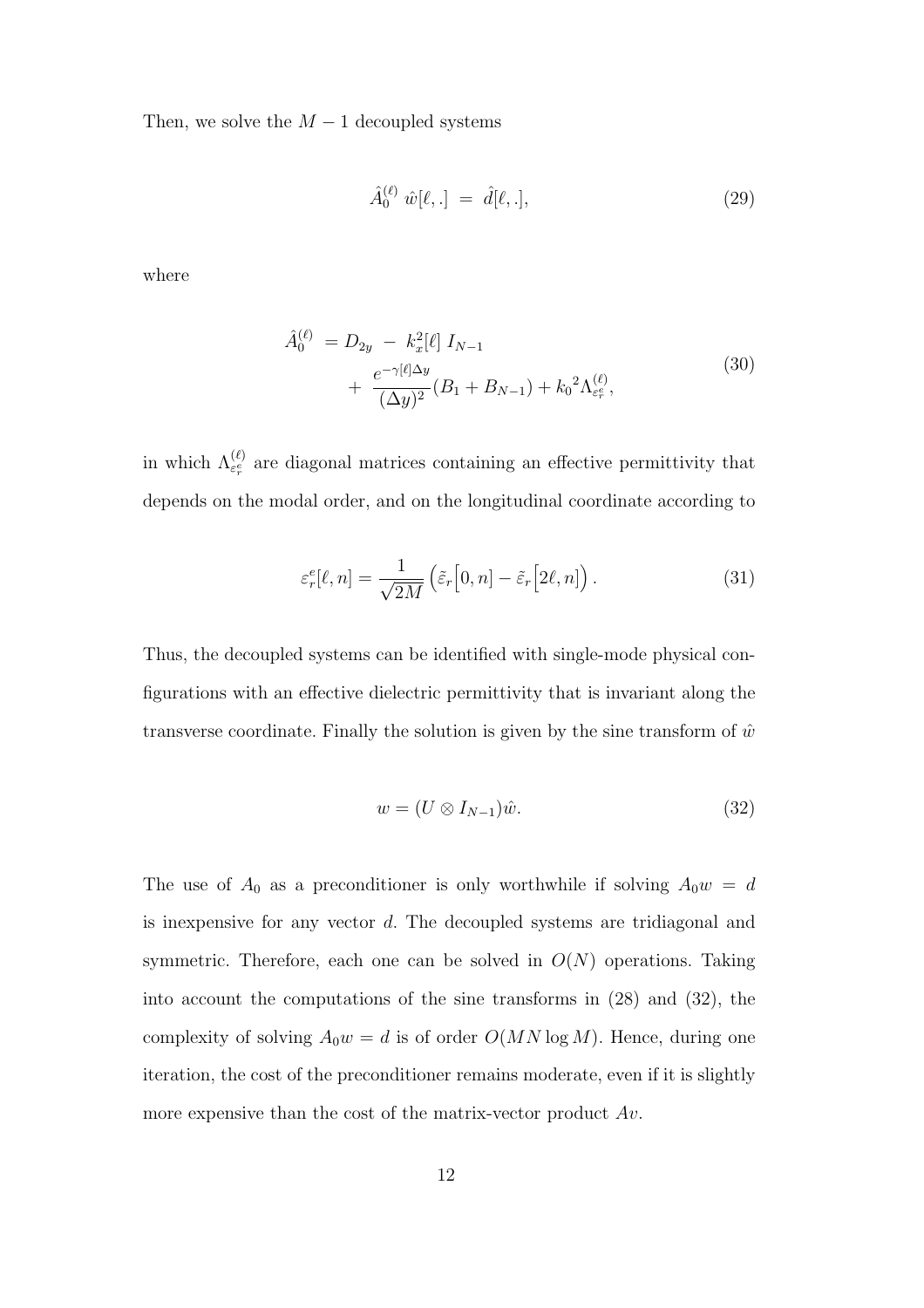#### 3 Periodic structures

#### 3.1 Configuration and formulation



Fig. 2. Periodic structure configuration.

We adopt a similar approach for dielectric structures that are periodic with respect to  $x$  (Fig. 2)

$$
\varepsilon_r(x + qX, y) = \varepsilon_r(x, y), \qquad \forall q \in \mathbb{Z}.
$$
 (33)

We assume that the incident field is a TE plane wave

$$
E_z^i(\mathbf{r}) = E_{z0}^i e^{-j\mathbf{k}_i \cdot \mathbf{r}},\tag{34}
$$

where  $\mathbf{k}_i = (k_{xi}, k_{yi})^T$  stands for the incident wave vector. As in the parallelplate case, the problem can be reduced to the inhomogeneous Helmholtz equation, (2), with a contrast current density source term, as in (3). In the x-direction, the extent of the computational domain can be limited to one period  $(0 \le x \le X)$  by means of Bloch-wave boundary conditions, i.e.,

$$
E_z^s(X, y) = E_z^s(0, y)e^{-jk_{xi}X}.
$$
\n(35)

In the y-direction, the computational domain is restricted to the section where the scatterers are located.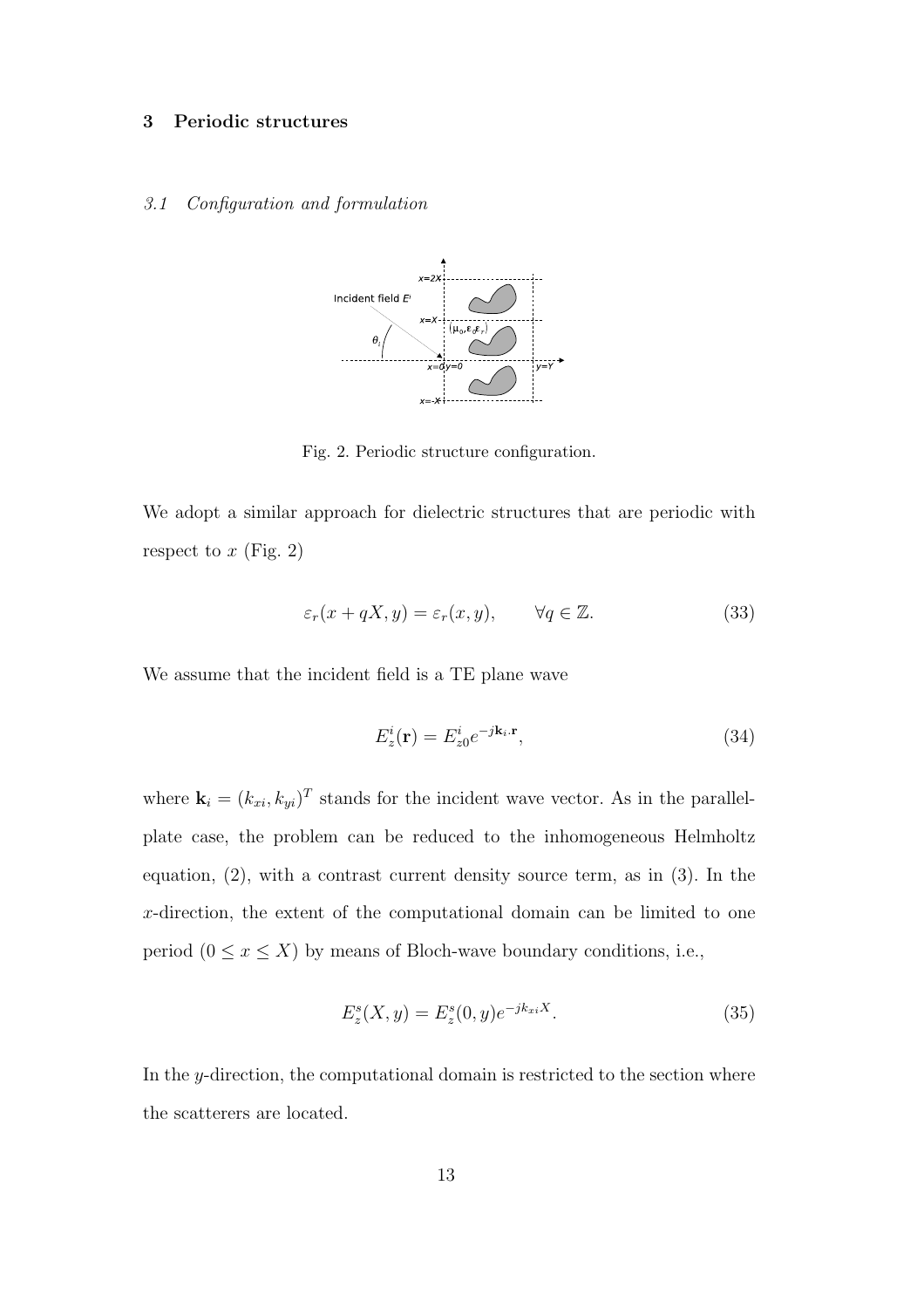#### 3.2 Discretization

Starting from the grid defined in (5), the discretization of the Helmholtz equation remains as in (6), albeit that  $m = 0, \dots, M - 1$  and  $n = 1, \dots, N - 1$ , i.e.,  $m = 0$  is now included. The discretized equation, combined with modal absorbing and Bloch-wave boundary conditions, yield a linear system  $Au = b$ of size  $M(N-1)$ ,

$$
A = D_{2x} \otimes I_{N-1} + I_M \otimes D_{2y}
$$
  
+ 
$$
\frac{1}{(\Delta y)^2} (U \Gamma U^H) \otimes (B_1 + B_{N-1}) + k_0^2 \Lambda_{\varepsilon_r}.
$$
 (36)

Note that (36) has the same form as (17), albeit that there are some slight differences in the definition of the constituent terms. The diagonal matrix  $\Lambda_{\varepsilon_r}$ contains the relative permittivity values both on the interior points and on the boundary  $m = 0$ . In view of Bloch-wave boundary conditions, the matrix  $D_{2x}$  becomes

$$
D_{2x} = \frac{1}{(\Delta x)^2} [\text{tridiag}_M(1, -2, 1) + P], \tag{37}
$$

where

$$
(P)_{\ell+1,\ell'+1} = \begin{cases} e^{jk_{xi}X} & \text{for } \ell = 0, \ell' = M - 1, \\ e^{-jk_{xi}X} & \text{for } \ell = M - 1, \ell' = 0, \\ 0 & \text{otherwise.} \end{cases}
$$
 (38)

The unitary transformation  $U$  is associated with the modal representation of the solution in the periodic structure. It may be expressed as

$$
U^H = F\Lambda_i,\tag{39}
$$

where  $\Lambda_i$  introduces the phase shifts associated with the angle of incidence,

$$
\Lambda_i = \text{diag}_M \left( 1, e^{jk_{xi}\Delta x}, \cdots, e^{j(M-1)k_{xi}\Delta x} \right),\tag{40}
$$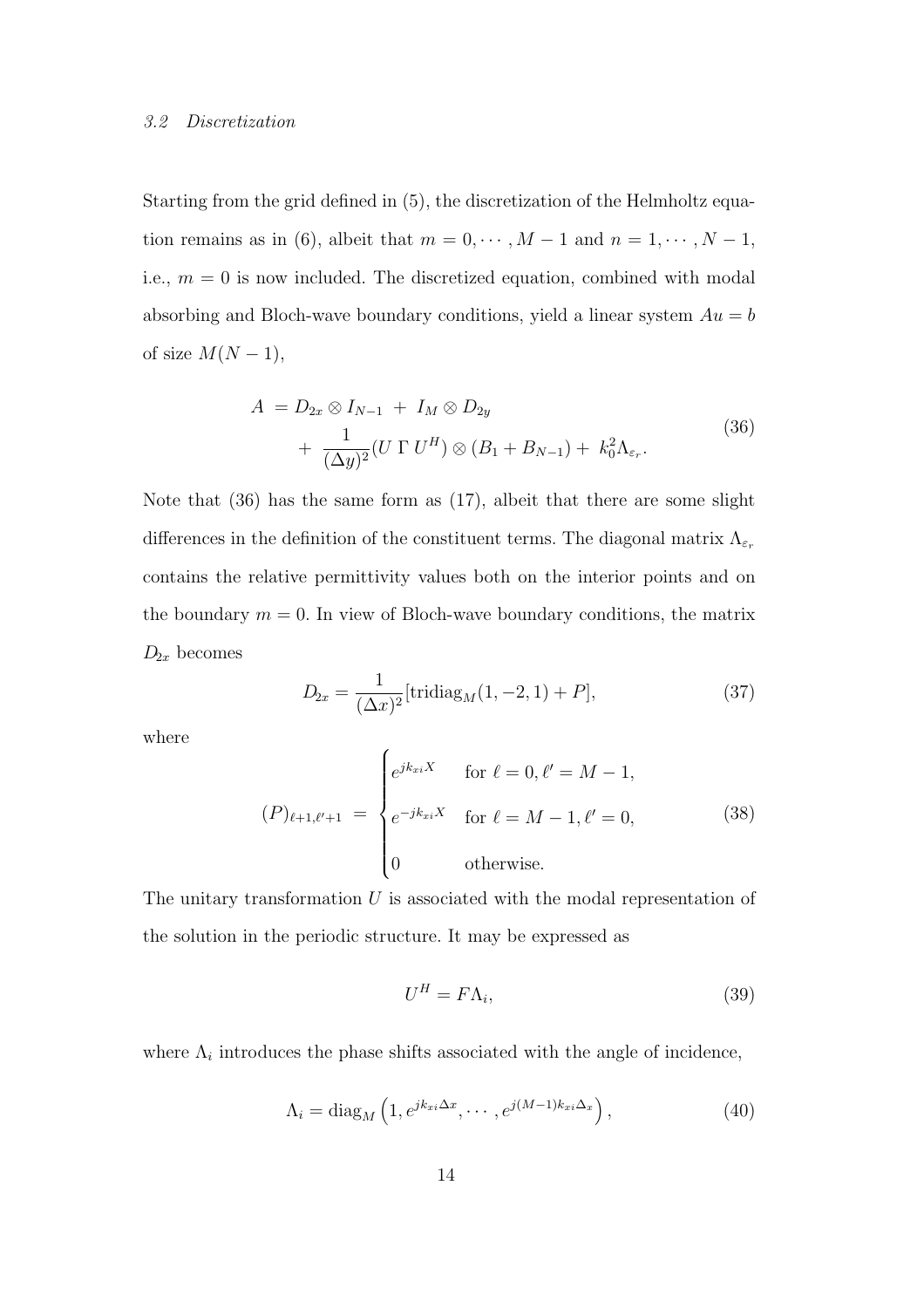and  $F$  is the matrix associated with the discrete Fourier transform of size  $M$ . Its elements are given by

$$
(F)_{\ell+1,\ell'+1} = \frac{e^{j2\pi\ell\ell'/M}}{\sqrt{M}}, \qquad \ell,\ell'=0,\cdots M-1.
$$
 (41)

Further, the diagonal matrix  $\Gamma$  contains the propagation and/or attenuation factors of modes that have traveled a distance  $\Delta y$ , i.e.,

$$
\Gamma = \text{diag}_{M} \left( e^{-\gamma[0]\Delta y}, \cdots, e^{-\gamma[M-1]\Delta y} \right). \tag{42}
$$

The propagation coefficients  $\gamma$  are associated with the discretized Helmholtz equation with Bloch-wave boundary conditions,

$$
\gamma[\ell] = \frac{2}{\Delta y} \arcsin\left(\frac{\Delta y}{2} \sqrt{k_x^2[\ell] - k_0^2}\right),\tag{43}
$$

where

$$
k_x[\ell] = \frac{2}{\Delta x} \sin\left(\frac{k_{xi}\Delta x}{2} + \frac{\pi \ell}{M}\right)
$$
(44)

are the corresponding transverse wavenumbers.

#### 3.3 Preconditioner

We start with the formulation of the  $U$ -transform of  $A$ 

$$
\hat{A} = (U^H \otimes I_{N-1})A(U \otimes I_{N-1}). \tag{45}
$$

Using (36) and results from [6], we obtain an explicit expression for  $\hat{A}$ 

$$
\hat{A} = \hat{D}_{2x} \otimes I_{N-1} + I_M \otimes D_{2y} \n+ \frac{1}{\Delta_y^2} \Gamma \otimes (B_1 + B_{N-1}) \n+ \sum_{n=1}^{N-1} \hat{C}_{\varepsilon_r}^n \otimes B_n,
$$
\n(46)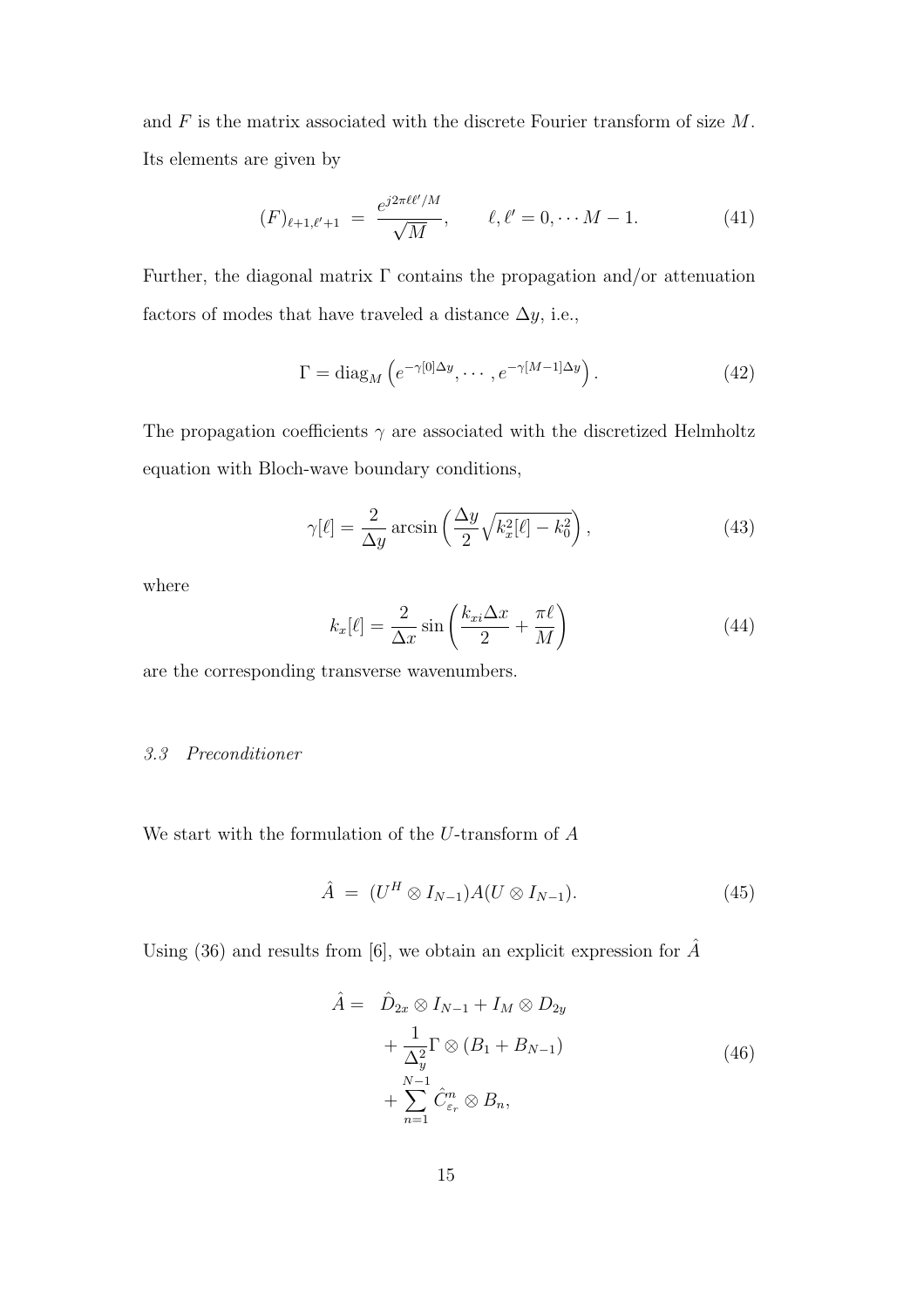where the circulant matrices  $\hat{C}^n_{\varepsilon_r}$  are generated by the discrete Fourier transform  $\breve{\varepsilon}_r[\ell,n]$  of  $\varepsilon_r[m,n]$  with respect to m. Their elements are given by

$$
\left(\hat{C}_{\varepsilon_r}^n\right)_{\ell,\ell'} = \frac{1}{\sqrt{M}} \, \check{\varepsilon}_r \big[\ell - \ell', n\big].\tag{47}
$$

The preconditioner  $A_0$  is defined as the optimal approximation of A with respect to the Frobenius norm such that the modal constituents are decoupled. In the periodic case, this amounts to

$$
A_0 = (U \otimes I_{N-1})\hat{A}_0 (U^H \otimes I_{N-1}), \tag{48}
$$

with

$$
\hat{A}_0 = \hat{D}_{2x} \otimes I_{N-1} + I_M \otimes D_{2y} \n+ \frac{1}{(\Delta y)^2} \Gamma \otimes (B_1 + B_{N-1}) \n+ \sum_{n=1}^{N-1} \delta(\hat{C}_{\varepsilon_r}^n) \otimes B_n.
$$
\n(49)

To solve  $A_0w = d$ , d is subjected to a unitary transformation. Then the decoupled systems  $\hat{A}_0^{(\ell)}\hat{w}[\ell, .] = \hat{d}[\ell, .]$  are solved for  $\ell = 0, \cdots, M - 1$ , where

$$
\hat{A}_0^{(\ell)} = D_{2y} - k_x^2 [\ell] I_{N-1} \n+ \frac{e^{-\gamma[\ell] \Delta y}}{(\Delta y)^2} (B_1 + B_{N-1}) + k_0^2 \Lambda_{\varepsilon_r^e},
$$
\n(50)

in which  $\Lambda_{\varepsilon_r^e}$  is a diagonal matrix, with the effective permittivity

$$
\varepsilon_r^e[\ell, n] = \frac{1}{\sqrt{M}} \, \breve{\varepsilon}_r[0, n] = \frac{1}{M} \sum_{m=0}^{M-1} \varepsilon_r[m, n] \tag{51}
$$

on its diagonal. Just as in the parallel-plate waveguide case, the decoupled systems can be interpreted as single-mode configurations with an effective permittivity independent of the transverse coordinate. However, the result is slightly different because the discrete transform we use is not the same. Here, the effective permittivity is also independent of the mode order and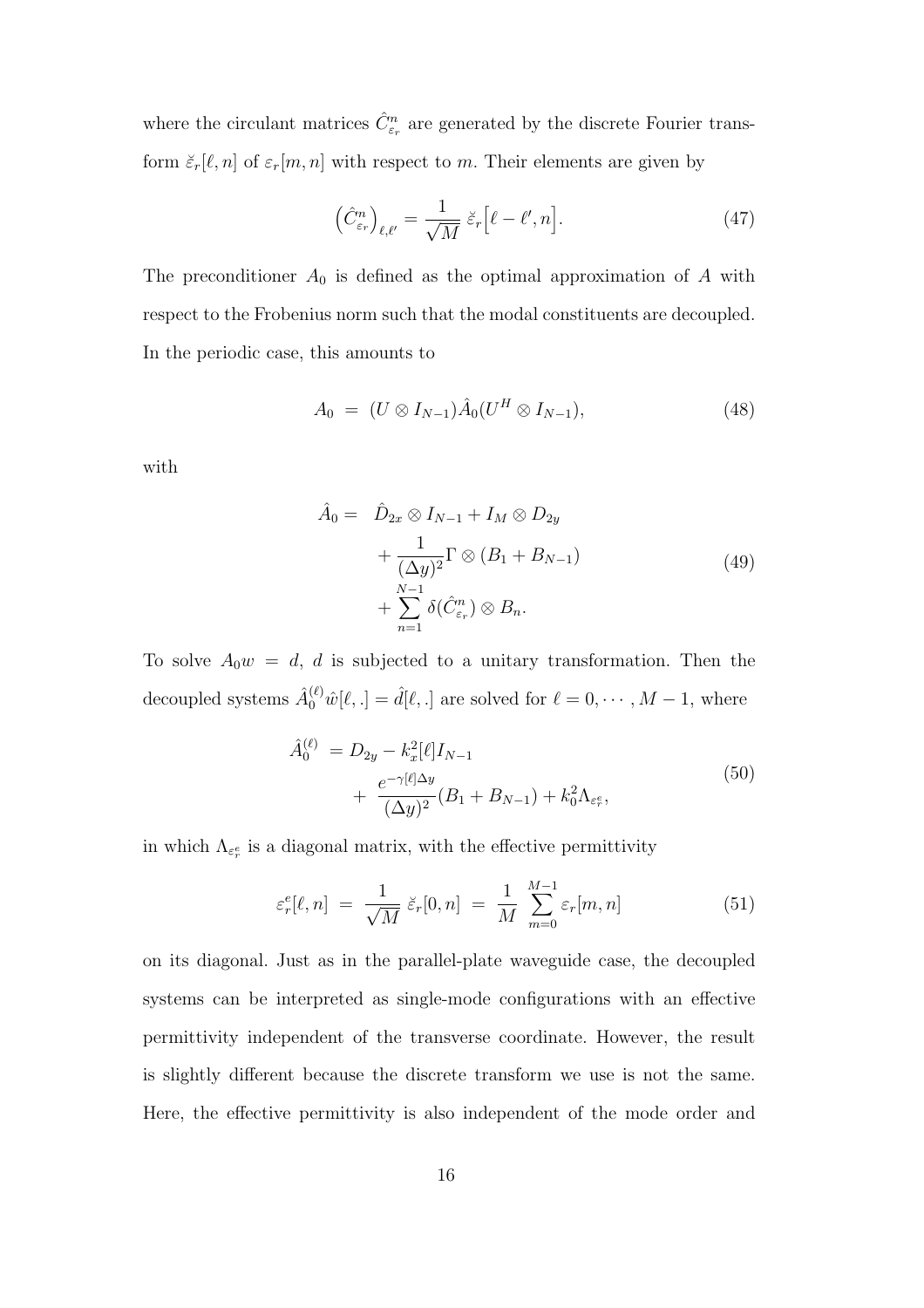corresponds to the mean value of  $\varepsilon_r$  with respect to m. Finally,  $w$  is obtained via a unitary transformation on  $\hat{w}$ .

#### 4 Numerical experiments

#### 4.1 Parallel-plate waveguide



Fig. 3. Geometry of the waveguide filled by 4 scatterers.

As an illustration, we consider a parallel-plate waveguide section filled by 4 square dielectric scatterers of relative permittivity  $\varepsilon_{r1} = 8$  and  $\varepsilon_{r2} = 12$ (Fig. 3). The excitation is provided by a first-order incident mode at a frequency of 1000 GHz. The iterative method we employ is  $BiCGstab(2)$  for which each iteration involves the computation of 4 matrix-vector products. This choice is motivated by the numerical experiments conducted in [13], in which for 5 different sparse linear systems, shorter computation times are obtained with  $BiCGstab(2)$  than with other iterative methods (Bi-CG, CGS, GMRES,  $BiCGstab(l)$  with  $l \neq 2$ ). In all the simulations, the stopping criterion is defined such that the norm of the residual,  $r_i = b - Au_i$ , after the last iteration is reduced by a factor of  $10^{-6}$  with respect to the norm of b. The number of points is determined so that the grid steps along  $x$  and  $y$  are the same, and that the criterion  $k_0\sqrt{\varepsilon_r}\Delta x < \pi/5$  (i.e. at least ten points per local wavelength) is satisfied everywhere. The choice  $N = 2M = 128$  fulfills that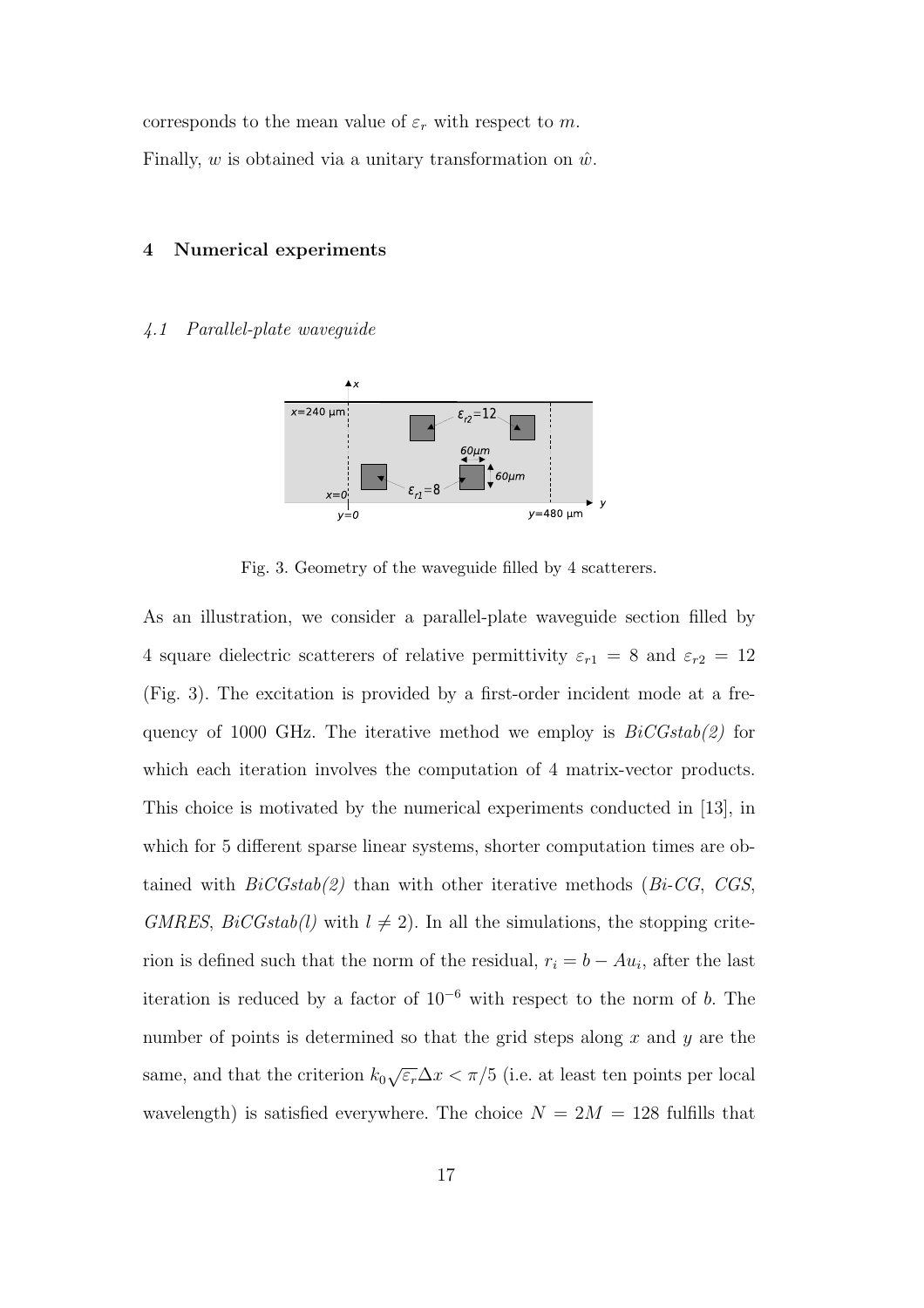criteria.



In Fig. 4, we have depicted the amplitude of the scattered field computed

Fig. 4. Amplitude of the electric field  $E_z^s$ .

with these parameters. To evaluate the efficiency of the preconditioner in this simulation, we compare in Table 1 the number of matrix-vector products and the computation times obtained for different scenarios, viz., without any preconditioner, with  $ILU(0)$  and  $ILU(3)$  factorizations, and with the fast transform based preconditioner (FTP). Observe that FTP outperforms ILU(0) and  $ILU(3)$ . The decrease in the computation time is about a factor of 9.5 as compared with no preconditioning, about a factor of  $3$  with  $ILU(0)$ , and about a factor of 2 with  $ILU(3)$ .

|  |  |  |  |  |  |  |  |  |  | Let us investigate which parameters play a role in the performance of the |  |  |  |
|--|--|--|--|--|--|--|--|--|--|---------------------------------------------------------------------------|--|--|--|
|--|--|--|--|--|--|--|--|--|--|---------------------------------------------------------------------------|--|--|--|

|                                     |                  | No $ILU(0)$ $ILU(3)$ FTP |      |
|-------------------------------------|------------------|--------------------------|------|
| Matrix-vector products 3357 429 133 |                  |                          | 65   |
| CPU time(s)                         | $2.18$ 0.71 0.45 |                          | 0.23 |

Table 1

Number of matrix-vector products and computation times without any preconditioner, with  $ILU(0)$ , with  $ILU(3)$  and with FTP.

preconditioner. In Fig. 5, we keep the same physical configuration but we modify the grid size. Observe that the FTP preconditioner yields almost the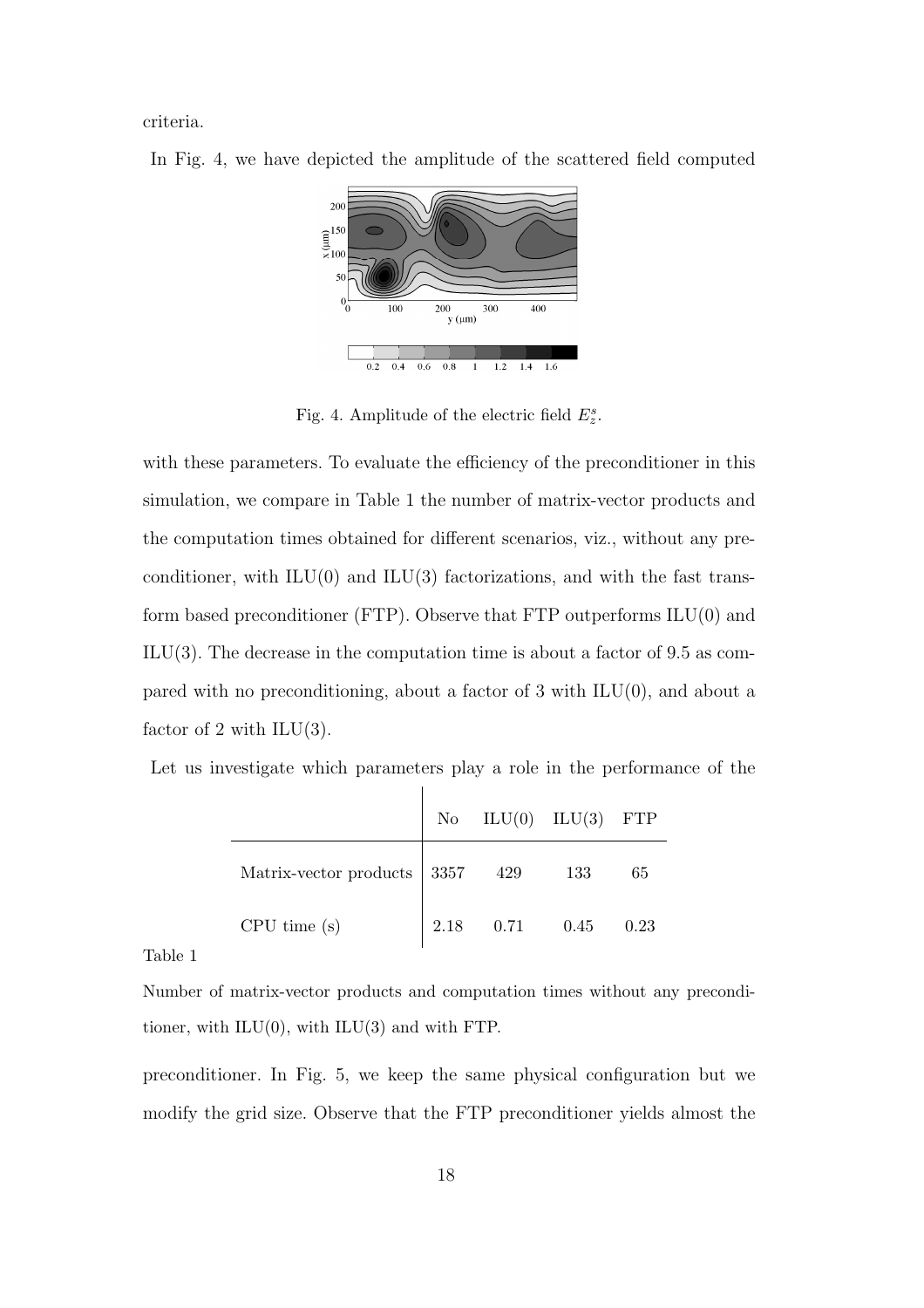same number of iterations regardless of the grid size. By contrast, if no preconditioner is used or an ILU preconditioner, then the number of iterations increases significantly when the grid size is decreased.

120 1600 ILU(3) ILU(0) FTP No FTP 1400 100 12000 Matrix vector products Matrix vector products Matrix vector products 80 10000 600 8000 6000 400 4000  $20$ 200  $\boldsymbol{\theta}$ 0 5000 10000 15000 20000 25000 30000 Number of unknowns 5000 10000 15000 20000 25000 30000 Number of unknowns 10 ILU(3) ILU(0) 50 No FTP  $\leftarrow$  FTP 8  $40$ Computation time (s) Computation time (s) Computation time (s) 6 30 4 20 2 10  $\boldsymbol{0}$ 5000 10000 15000 20000 25000 30000 Number of unknowns 0 5000 10000 15000 20000 25000 30000 Number of unknowns (b) (a)

In the next set of simulations, the influence of two physical parameters is

Fig. 5. Influence of the grid size on the performances of the preconditioners: (a) Comparison with no preconditioner, (b) Comparison with  $ILU(0)$  and  $ILU(3)$ .

analyzed. In Fig. 6, we show that FTP outperforms  $ILU(0)$  and  $ILU(3)$  in terms of the iteration count for relative permittivity values  $\varepsilon_{r2} = 12$  and  $\varepsilon_{r1}$ varying from 2 to 30. Besides, we observe that high permittivity contrasts require more iterations with all methods. For FTP, this behavior can be related to the decoupling approximation. When the dielectric profile has strong transversal variations, the condition  $|\tilde{\varepsilon}_r[0,n]| \gg |\tilde{\varepsilon}_r[l,n]|$  for  $l \neq 0$  does not hold. Therefore, the diagonal terms in  $\hat{T}_{\varepsilon_r}^n - \hat{H}_{\varepsilon_r}^n$  cease to be dominant, which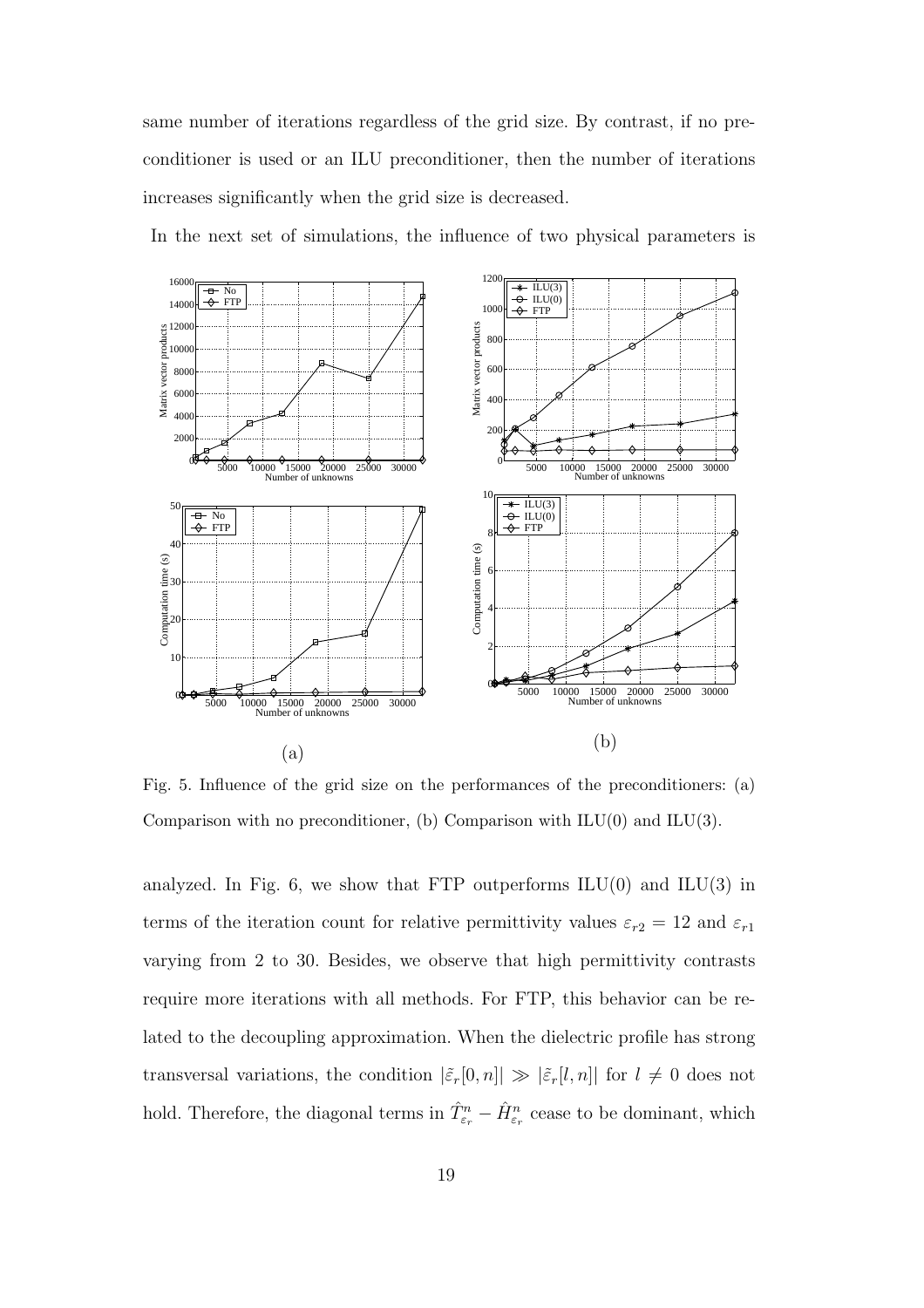affects the conditioning of  $A_0^{-1}A$ , and yields a degradation of the performance. In Fig. 6, also the influence of the frequency on the preconditioners is inves-



Fig. 6. Influence of 2 physical parameters on the performances of the preconditioners: (a) The relative permittivity  $\varepsilon_{r1}$ , (b) The frequency.

tigated. Even if FTP comprises a considerable improvement over ILU(0) and ILU(3) in the entire frequency range, we observe a significant degradation of the performance at high frequencies.

In the last simulation of this section, we look at the performances of the preconditioners when the limits of the scatterers are not parallel to one of the axes. In Table 2, we show the results obtained when the four scatterers are rotated an angle of  $45^{\circ}$ . Note that again FTP outperforms  $\text{ILU}(0)$  and  $\text{ILU}(3)$ in terms of iteration count and computation time.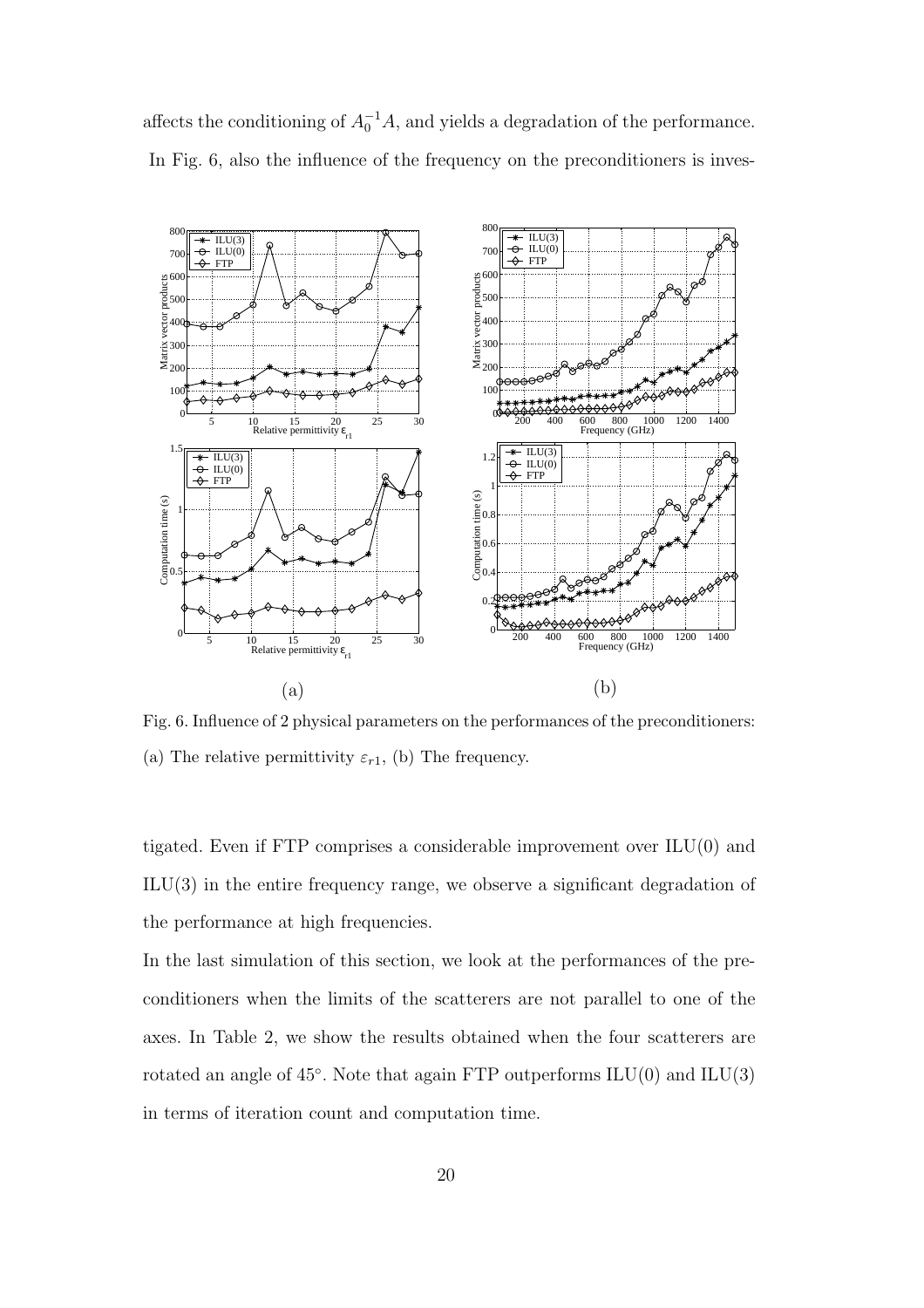|                                   |             | No $ILU(0)$ $ILU(3)$ FTP |      |
|-----------------------------------|-------------|--------------------------|------|
| Matrix-vector products   1393 313 |             | 101                      | 45   |
| CPU time(s)                       | $0.94$ 0.52 | 0.35                     | 0.19 |

Table 2

Performance of the preconditioners when the scatterers are rotated an angle of  $45^{\circ}$ .

#### 4.2 Periodic structure

Upon imposing Bloch-wave boundary conditions at  $x = 0$  and  $x = X$ , we obtain an electromagnetic-band-gap (EBG) crystal working in the millimeterwave range. This kind of structure is generally electromagnetically characterized by its transmission and reflection coefficients in the specular directions. We have examined the ability of the FTP-preconditioned FDFD to obtain these coefficients for a wide range of frequencies and angles of incidence. In Fig. 7a, the simulation, performed at normal incidence and up to 1400 GHz, confirms the presence of a band gap centered at 700 GHz and a bandwidth of 400 GHz. However, as in the waveguide case, the performance of our method deteriorates at high frequencies. The influence of the angle of incidence is shown at a frequency of 1000 GHz in Fig. 7b. No significant effects are noticed in the iteration count, even at grazing incidence. For validation purposes, we have checked that exactly the same results are obtained when the computation domain includes two periods of the structure.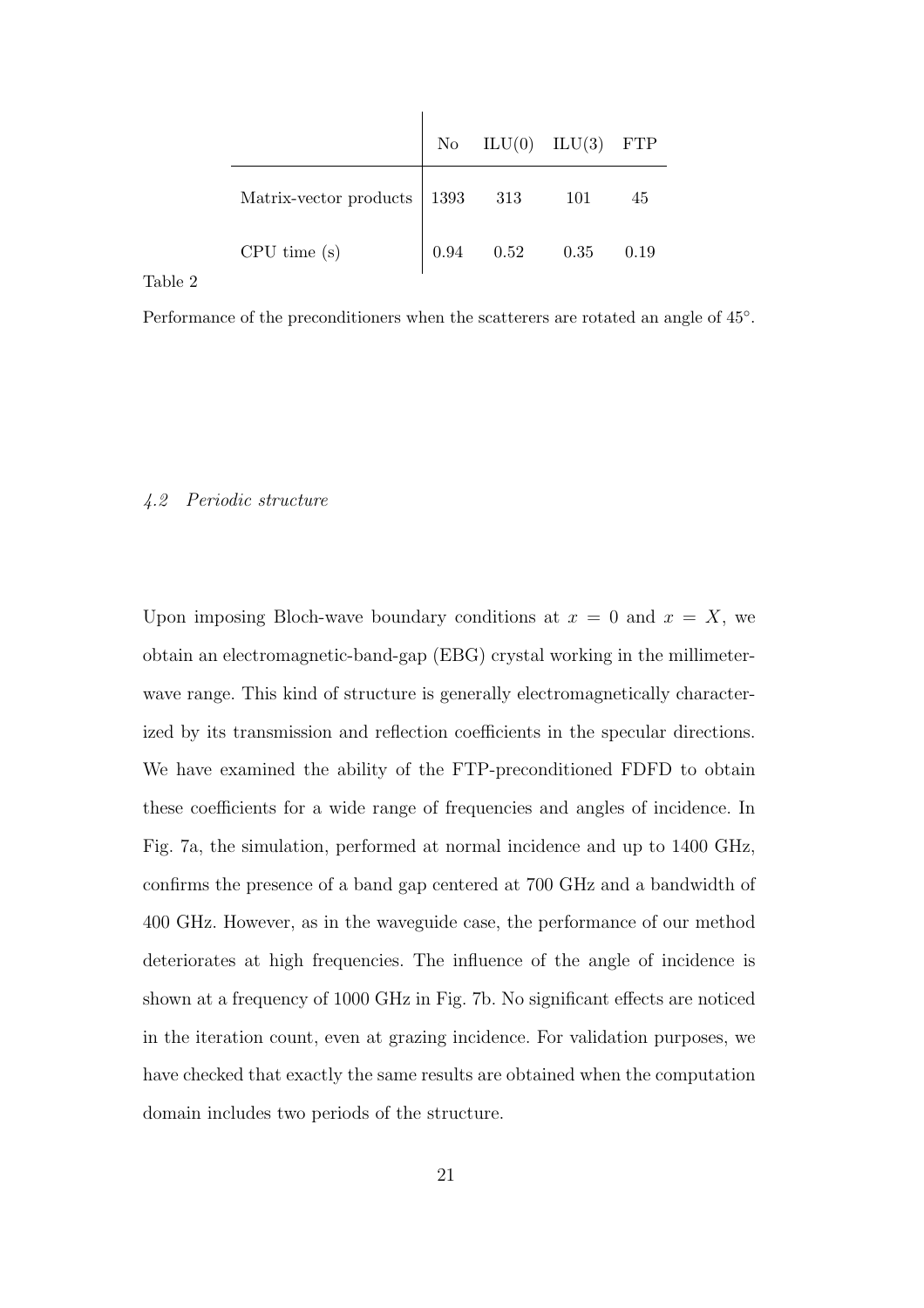

Fig. 7. Evolution of the transmission coefficient with respect to: (a) The frequency at normal incidence. (b) The incidence angle at 1000GHz.

#### 5 Conclusion

We have proposed an FDFD method to compute the fields scattered by dielectric objects placed inside a parallel-plate waveguide or arranged periodically with respect to the transverse direction. We have used the modal representation of the solution to obtain an exact discretized formulation for the absorbing boundary conditions. The main result is the development of preconditioners by which a significant acceleration may be achieved. These fast preconditioners are based on a physical approximation and involve discrete fast transforms. They are developed so that they introduce approximations only in the inhomogeneous sections of the structure. They are defined as optimal approximations with respect to the Frobenius norm, such that the modal constituents in the structure are decoupled. They amount to replacing the original 2D con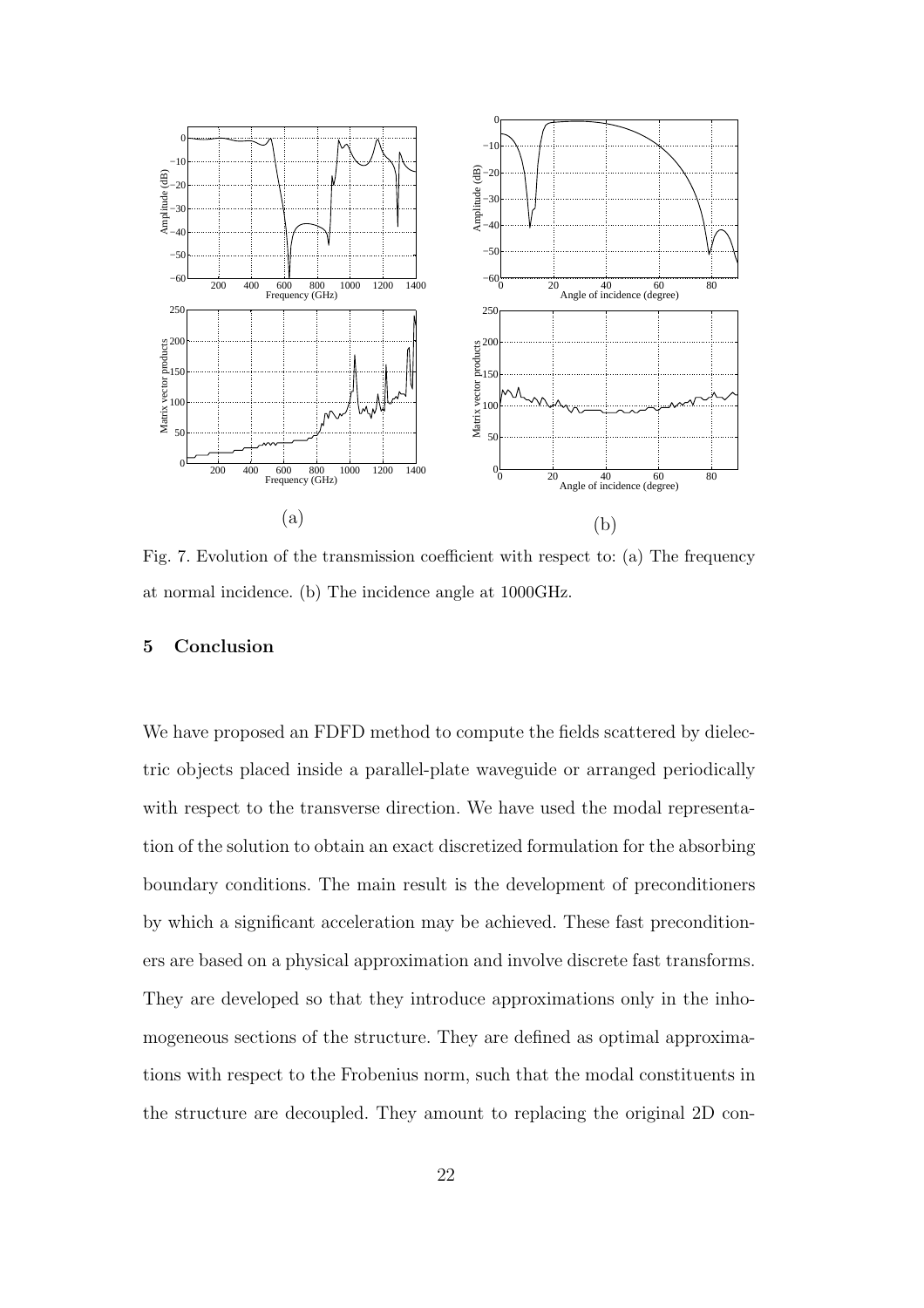figuration by several 1D decoupled effective configurations. Numerical tests have shown that our approach outperforms significantly  $ILU(0)$  and  $ILU(3)$ preconditioners in terms of the computation time. Furthermore, we have observed that although the iteration count increases with the permittivity contrast and with frequency, it is independent of the grid size. We have also shown that this method is suitable to compute the transmission coefficients of 2D electromagnetic-band-gap crystals. An important extension of this work would be to solve three-dimensional electromagnetic problems for which the complete Yee staggered grid for vector fields is needed.

#### Acknowledgment

The authors would like to thank the Dutch Organization for Scientific Research (NWO) for supporting this work under contract 99008541.

#### References

- [1] K.S. Yee, Numerical solution of initial boundary value problems involving Maxwell's equations in isotropic media, *IEEE Trans. Antennas Propagat.*, 14, 3, pp. 302-307 (1966).
- [2] G.J. Fix, S.P. Marin, "Variational methods for underwater acoustic problems", *Journal of Computational Physics*, 28, pp. 253-270 (1978).
- [3] K. Otto, E. Larsson, "Iterative solution of the Helmholtz equation by a secondorder method", *SIAM J. Matrix Anal. Appl.*, 21, 1, pp. 209-229 (1999).
- [4] H.C. Elman, O.G. Ernst, D.P. O'Leary, "A multigrid method enhanced by